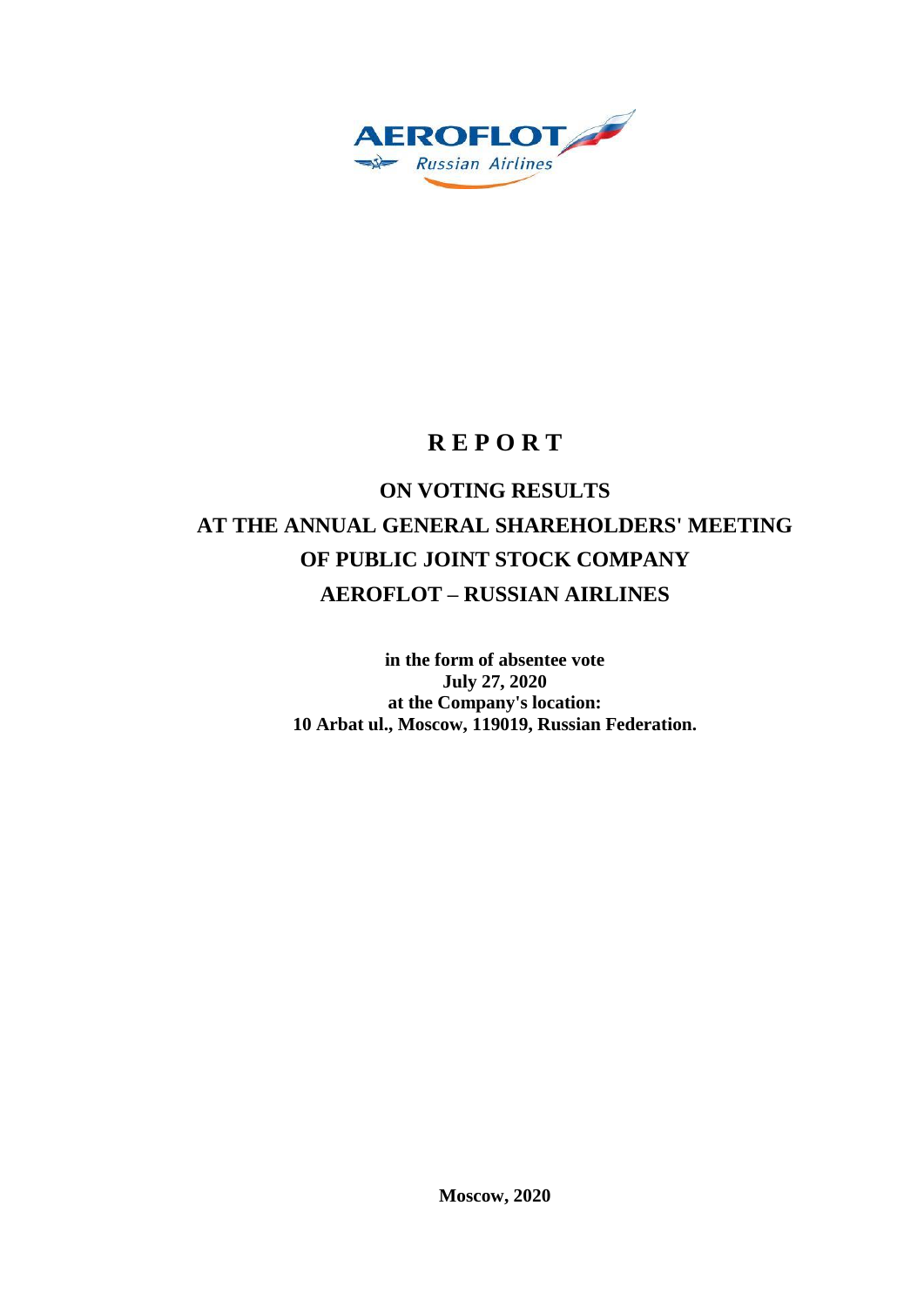The Company Trade Name and location of the Company: Aeroflot – Russian Airlines Public Joint Stock Company (Aeroflot PJSC, Company).

Location and address: Russian Federation, 119019, Moscow, Arbat ul., 1.

Type of the General Shareholders' Meeting: annual (ordinary).

Form of the Annual General Meeting of Shareholders: absentee voting.

Date of making (registering) the persons entitled to attend the Meeting: July 2, 2020.

Date of the annual general meeting of shareholders: June 25, 2019.

Postal address to which the ballot papers were sent: Russian Federation, 119019, Moscow, Arbat ul., 1, Corporate Governance Department of Aeroflot PJSC.

The address of the website on the information and telecommunication network the "Internet"

where the electronic ballot forms were filled in:

<http://ir.aeroflot.ru/ru/corporate-governance/general-meeting-of-shareholders/>

The charter capital of Aeroflot PJSC is RUB 1,110,616,299 and is divided into 1,110,616,299 outstanding common registered shares, which is 100% of the charter capital of Aeroflot PJSC.

Number of votes held by persons included in the list of individuals entitled to participate in the General Meeting of Shareholders of Aeroflot PJSC (dated July 2, 2020): 1,062,798,503 votes, representing 95.6945% of Aeroflot PJSC's charter capital.

A total of 508 shareholders were represented at the meeting holding an aggregate of 681,485,977 votes, representing 64.1218% of the outstanding voting shares of Aeroflot PJSC.

In accordance with the requirements of Article 58 (1) of the Federal Law "On Joint Stock Companies" the Annual General Meeting of Shareholders of Aeroflot PJSC on June 25, 2019 shall be quorate and legally competent to make decisions on all issues of the agenda.

The function of the Counting Board was performed by the Registrar: Joint Stock Company Independent Registrar Company R.O.S.T, Russian Federation, 107996, 18 Stromynka ul., Building 13, Moscow.

Authorized Persons by the Registrar: Anton Lapenkov (Chairman of the Counting Commission), Igor Akhmatov (Secretary of the Counting Commission), Olga Vissulina (Member of the Counting Commission).

Chairman of the Meeting: Mikhail Igorevich Poluboyarinov.

Secretary of the Meeting: Aleksey Vladimirovich Melyokhin.

Date of compilation and number of Minutes of the Annual General Shareholders' Meeting: June 26, 2019, No. 44.

# **Agenda of the Annual General Shareholders' Meeting:**

- 1. "Approval of the time schedule, voting rules, and composition of the working bodies of the Annual General Meeting of Shareholders of Aeroflot PJSC".
- 2. Approval of the Aeroflot PJSC annual report for 2018.
- 3. Approval of Aeroflot PJSC annual accounting (financial) statements for 2018.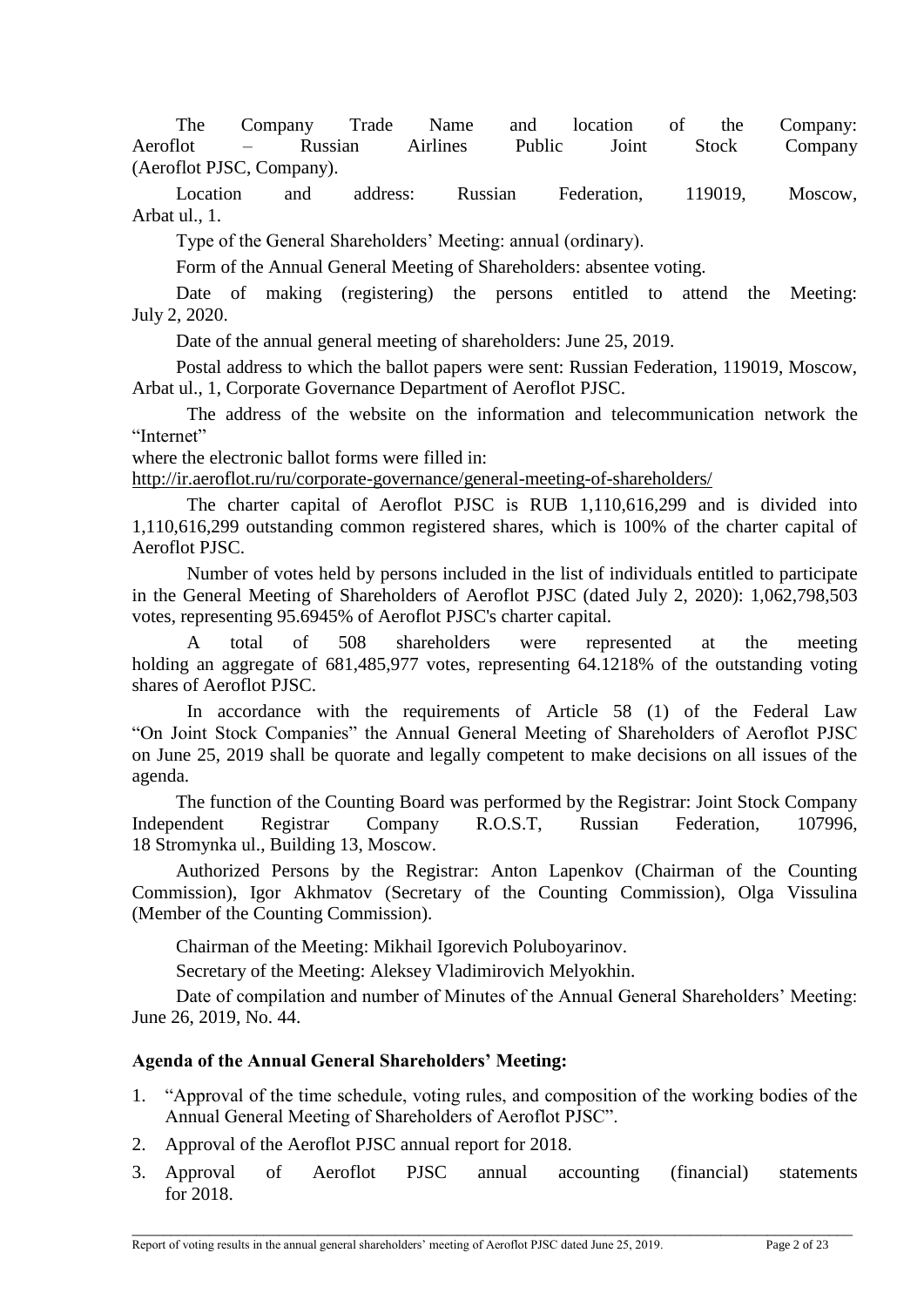- 4. Approval of Aeroflot PJSC's profit distribution for 2018.
- 5. Approval of the distribution of retained earnings from previous years.
- 6. On the amount, terms and form of dividends for 2018 and the establishment of the date on which the persons are entitled to receive dividends.
- 7. On approval of a new version of the Regulations on Remuneration and Compensation for Members of the Board of Directors.
- 8. Remuneration to members of the Board of Directors of Aeroflot PJSC.
- 9. On payment of remuneration to members of the Aeroflot PJSC Audit Commission.
- 10. Election of members of the Board of Directors of Aeroflot PJSC.
- 11. Election of members of the Aeroflot PJSC Audit Commission.
- 12. Approval of Aeroflot PJSC auditors for 2019.
- 13. On approval of a new version of the Aeroflot PJSC Charter.
- 14. On approval of the Regulations on the General Meeting of Aeroflot PJSC Shareholders in a revised version.
- 15. On approval of a revised version of the Regulations on the Board of Directors of Aeroflot PJSC.
- 16. On approval of a new revised version of the Regulations on the Management Board of Aeroflot PJSC.
- 17. On Aeroflot's participation in the Digital Transport and Logistics Association.
- 18. On interested-party transactions (one of which is a major transaction) of Aeroflot's commercial management of Rossiya Airlines JSC's flight loadings under the codeshare/block seat agreement.
- 19. On changing the terms of an interested-party transaction (a series of related transactions), lease (operating lease) of 10 new Вoeing 737-800 aircraft equipped with engines produced by CFM International S.A. by Pobeda Airlines LLC.

## **Issue No. 1 of the agenda.**

# *"Approval of the time schedule, voting rules, and composition of the working bodies of the Annual General Meeting of Shareholders of Aeroflot PJSC".*

## **Voting results for issue No. 1:**

Number of votes belonging to persons included into the List of persons eligible to participate in the general meeting of shareholders on this Agenda issue is 1,062,798,503.

Number of votes attributable to the Company's voting shares on this agenda issue, determined taking into account the provisions of Clause 4.24 of Central Bank of the Russian Federation Regulation No. 660-P of November 16, 2018 on General Meetings of Shareholders, is 1,062,798,503.

Number of votes belonging to persons that took part in the Meeting and entitled to vote on the issue, determined taking into account the provisions of Clauses 4.16 and 4.17 of Regulation of the Central Bank of the Russian Federation No. 660-P dated November 16, 2018 on General Meetings of Shareholders, is 612,553,740. Therefore, quorum to make the said decision is reached (57.6359%).

Pursuant to Article 49 (2) of the Federal Law "On Joint Stock Companies", a decision on this matter shall be taken by a majority vote of shareholders participating in the meeting in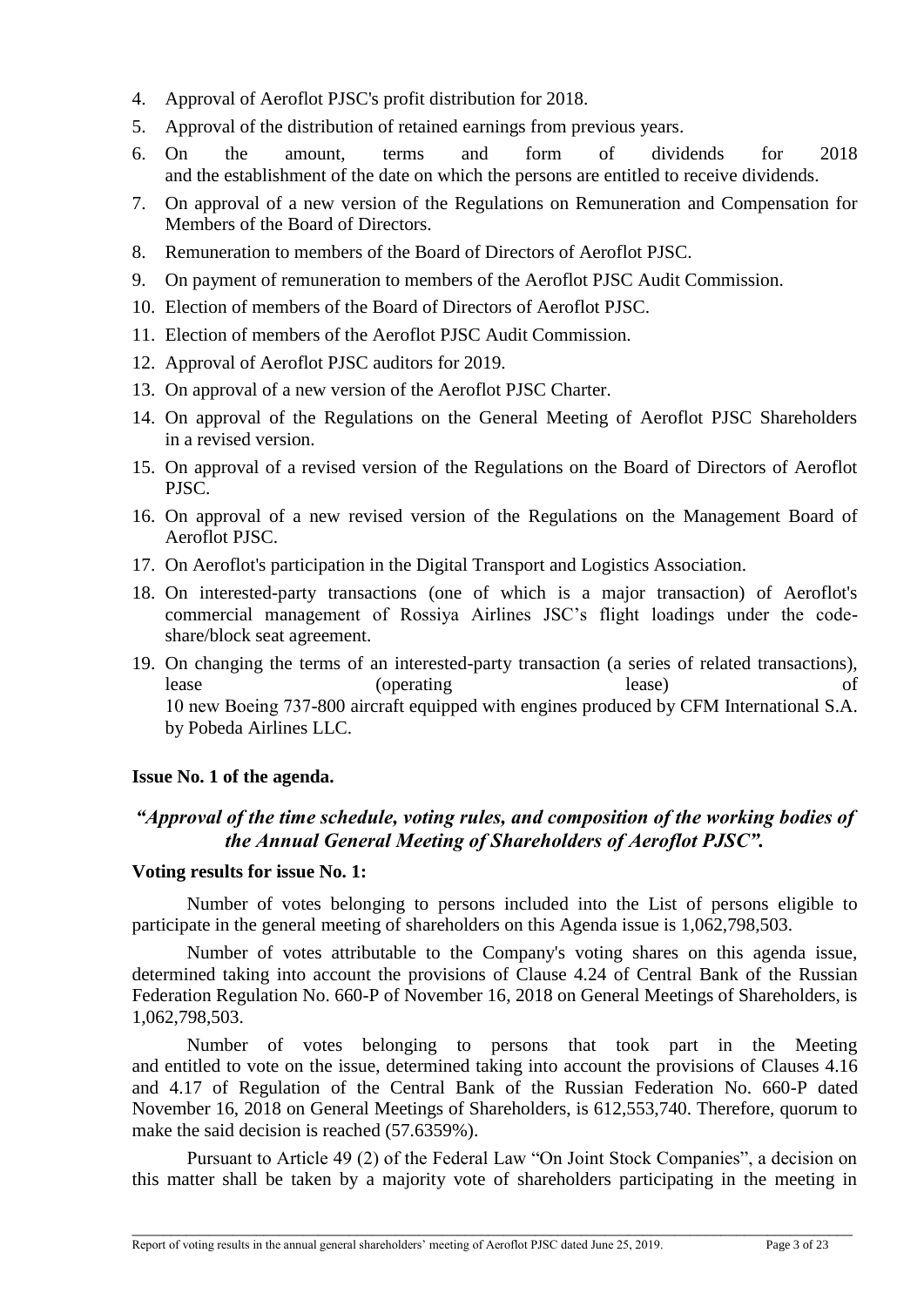person or by proxy, i.e. the decision requires at least 306,276,871 votes.

Votes obtained were as follows:

| "FOR"       |                          | 610,577,831 votes; |
|-------------|--------------------------|--------------------|
| "AGAINST"   | $\overline{\phantom{0}}$ | 35,238 votes;      |
| "ABSTAINED" | $\overline{\phantom{0}}$ | $218$ votes;       |

## **Following the results of the voting, the decision is:**

"To approve the agenda, voting rules and composition of working bodies of the Annual General Meeting of Aeroflot PJSC Shareholders".

## **APPROVED**

**Issue No. 2 of the agenda.**

# *"Approval of Aeroflot PJSC annual report for 2018"*

#### **Voting results for issue No. 2:**

Number of votes belonging to persons included into the List of persons eligible to participate in the general meeting of shareholders on this Agenda issue is 1,062,798,503.

Number of votes attributable to the Company's voting shares on this agenda issue, determined taking into account the provisions of Clause 4.24 of Central Bank of the Russian Federation Regulation No. 660-P of November 16, 2018 on General Meetings of Shareholders, is 1,062,798,503.

Number of votes belonging to persons that took part in the Meeting and entitled to vote on the issue is 681,485,977. Therefore, quorum to make the said decision is reached (64.1218%).

Pursuant to Article 49 (2) of the Federal Law "On Joint Stock Companies", a decision on this matter shall be taken by a majority vote of shareholders participating in the meeting in person or by proxy, i.e. the decision requires at least 340,742,989 votes.

Votes obtained were as follows:

| "FOR"       |                          | $-679,278,716 \text{ votes};$ |
|-------------|--------------------------|-------------------------------|
| "AGAINST"   | $\overline{\phantom{0}}$ | 43,119 votes:                 |
| "ABSTAINED" | $\overline{\phantom{0}}$ | 442,175 votes;                |

## **Following the results of the voting, the decision is:**

"Approval of Aeroflot PJSC annual report" for 2018".

## **APPROVED**

**Issue No. 3 of the agenda.**

# *"Approval of Aeroflot PJSC annual accounting (financial) statements for 2018"*

\_\_\_\_\_\_\_\_\_\_\_\_\_\_\_\_\_\_\_\_\_\_\_\_\_\_\_\_\_\_\_\_\_\_\_\_\_\_\_\_\_\_\_\_\_\_\_\_\_\_\_\_\_\_\_\_\_\_\_\_\_\_\_\_\_\_\_\_\_\_\_\_\_\_\_\_\_\_\_\_\_\_\_\_\_\_\_\_\_\_\_\_\_

**Voting results for issue No. 3:**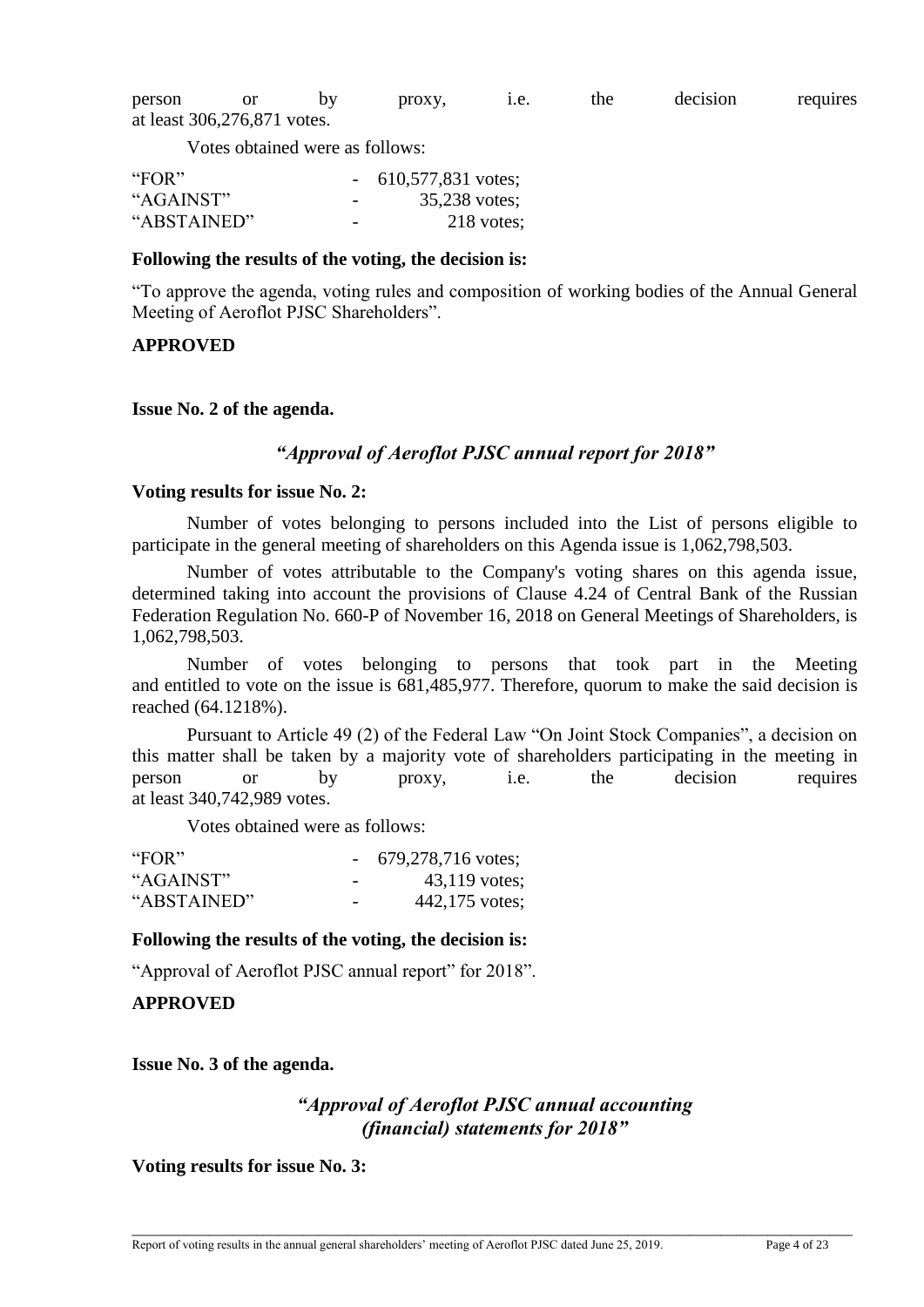Number of votes belonging to persons included into the List of persons eligible to participate in the general meeting of shareholders on this Agenda issue is 1,062,798,503.

Number of votes attributable to the Company's voting shares on this agenda issue, determined taking into account the provisions of Clause 4.24 of Central Bank of the Russian Federation Regulation No. 660-P of November 16, 2018 on General Meetings of Shareholders, is 1,062,798,503.

Number of votes belonging to persons that took part in the Meeting and entitled to vote on the issue is 681,485,977. Therefore, quorum to make the said decision is reached (64.1218%).

Pursuant to Article 49 (2) of the Federal Law "On Joint Stock Companies", a decision on this matter shall be taken by a majority vote of shareholders participating in the meeting in person or by proxy, i.e. the decision requires at least 340,742,989 votes.

Votes obtained were as follows:

| "FOR"       |                          | $-679,260,239$ votes; |
|-------------|--------------------------|-----------------------|
| "AGAINST"   | $\overline{\phantom{a}}$ | 39,361 votes;         |
| "ABSTAINED" | $\overline{\phantom{0}}$ | 437,500 votes;        |

#### **Following the results of the voting, the decision is:**

"Approval of Aeroflot PJSC annual accounting (financial) statements based on the results of the 2018 financial year".

#### **APPROVED.**

**Issue No. 4 of the agenda.**

# *"Approval of Aeroflot PJSC's profit distribution based on 2018 results"*

#### **Voting results for issue No. 4:**

Number of votes belonging to persons included into the List of persons eligible to participate in the general meeting of shareholders on this Agenda issue is 1,062,798,503.

Number of votes attributable to the Company's voting shares on this agenda issue, determined taking into account the provisions of Clause 4.24 of Central Bank of the Russian Federation Regulation No. 660-P of November 16, 2018 on General Meetings of Shareholders, is 1,062,798,503.

Number of votes belonging to persons that took part in the Meeting and entitled to vote on the issue is 681,485,977. Therefore, quorum to make the said decision is reached (64.1218%).

Pursuant to Article 49 (2) of the Federal Law "On Joint Stock Companies", a decision on this matter shall be taken by a majority vote of shareholders participating in the meeting in person or by proxy, i.e. the decision requires at least 340,742,989 votes.

\_\_\_\_\_\_\_\_\_\_\_\_\_\_\_\_\_\_\_\_\_\_\_\_\_\_\_\_\_\_\_\_\_\_\_\_\_\_\_\_\_\_\_\_\_\_\_\_\_\_\_\_\_\_\_\_\_\_\_\_\_\_\_\_\_\_\_\_\_\_\_\_\_\_\_\_\_\_\_\_\_\_\_\_\_\_\_\_\_\_\_\_\_

Votes obtained were as follows:

| "FOR"       |                          | $-674,936,562 \text{ votes};$ |
|-------------|--------------------------|-------------------------------|
| "AGAINST"   | $\overline{\phantom{0}}$ | 177,572 votes;                |
| "ABSTAINED" | -                        | $305,602$ votes;              |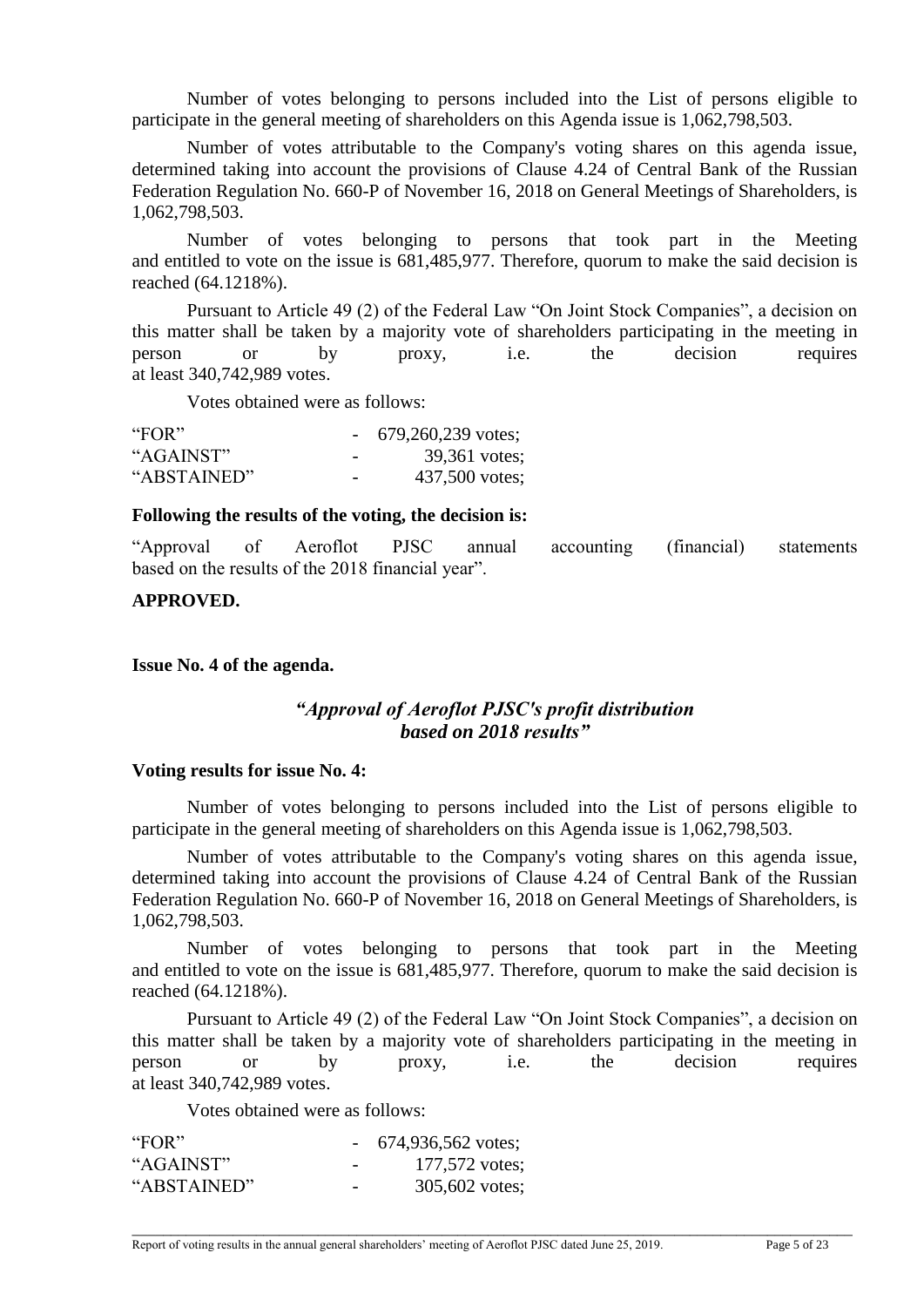## **Following the results of the voting, the decision is:**

"Approval of the distribution of Aeroflot PJSC's profit for fiscal year 2018 in the amount of 2,796,104 thous. rubles in accordance with the recommendations of the Board of Directors of Aeroflot PJSC, including:

- RUB 2,791,589.66 thous. for the payment of dividends for 2018;

- RUB 4,514.34 thous. for remuneration to members of the Revision Commission".

## **APPROVED.**

**Issue No. 5 of the agenda.**

## *"Approval of the distribution of retained earnings from previous years".*

## **Voting results for issue No. 5:**

Number of votes belonging to persons included into the List of persons eligible to participate in the general meeting of shareholders on this Agenda issue is 1,062,798,503.

Number of votes attributable to the Company's voting shares on this agenda issue, determined taking into account the provisions of Clause 4.24 of Central Bank of the Russian Federation Regulation No. 660-P of November 16, 2018 on General Meetings of Shareholders, is 1,062,798,503.

Number of votes belonging to persons that took part in the Meeting and entitled to vote on the issue is 681,485,977. Therefore, quorum to make the said decision is reached (64.1218%).

Pursuant to Article 49 (2) of the Federal Law "On Joint Stock Companies", a decision on this matter shall be taken by a majority vote of shareholders participating in the meeting in person or by proxy, i.e. the decision requires at least 340,742,989 votes.

Votes obtained were as follows:

| "FOR"       |                          | $-679,556,315$ votes; |
|-------------|--------------------------|-----------------------|
| "AGAINST"   | $\overline{\phantom{0}}$ | 73,032 votes;         |
| "ABSTAINED" | $\overline{\phantom{0}}$ | 120,603 votes;        |

#### **Following the results of the voting, the decision is:**

"Approval of the distribution of RUB 64,910.34 thous. from retained earnings of previous years as an additional source for the payment of dividends of Aeroflot PJSC for the 2018 financial year".

# **APPROVED.**

**Issue No. 6 of the agenda.**

# *"On the amount of dividends, the terms and form of payment thereof for 2018 and the establishment of the date on which persons who are entitled to receive dividends are determined"*

#### **Voting results for issue No. 6:**

Number of votes belonging to persons included into the List of persons eligible to participate in the general meeting of shareholders on this Agenda issue is 1,062,798,503.

Number of votes attributable to the Company's voting shares on this agenda issue, determined taking into account the provisions of Clause 4.24 of Central Bank of the Russian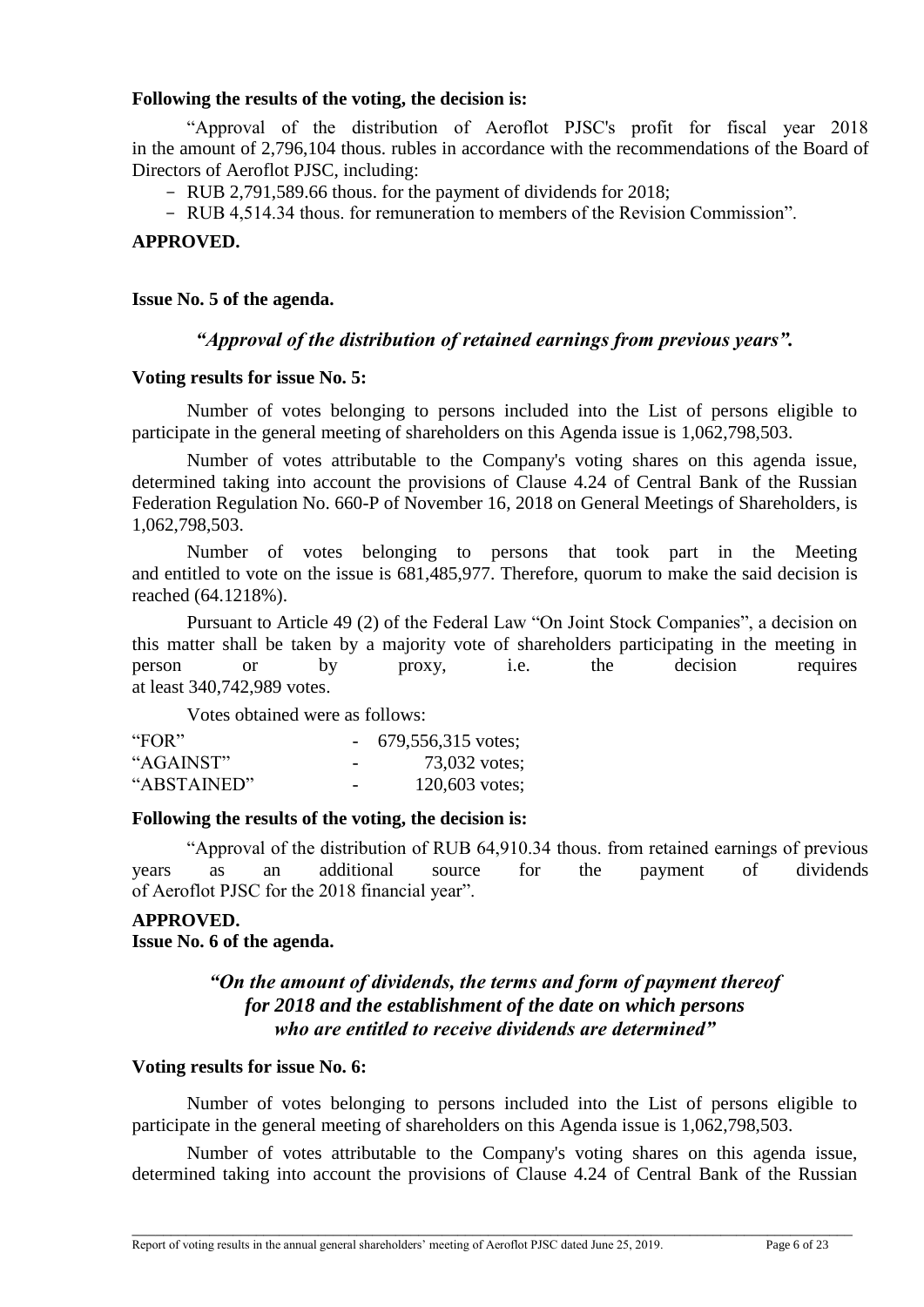Federation Regulation No. 660-P of November 16, 2018 on General Meetings of Shareholders, is 1,062,798,503.

Number of votes belonging to persons that took part in the Meeting and entitled to vote on the issue is 681,485,977. Therefore, quorum to make the said decision is reached (64.1218%).

Pursuant to Article 49 (2) of the Federal Law "On Joint Stock Companies", a decision on this matter shall be taken by a majority vote of shareholders participating in the meeting in person or by proxy, i.e. the decision requires at least 340,742,989 votes.

Votes obtained were as follows:

| "FOR"       |                          | $-679,255,615$ votes; |
|-------------|--------------------------|-----------------------|
| "AGAINST"   | $\overline{\phantom{0}}$ | 129,398 votes;        |
| "ABSTAINED" | $\overline{\phantom{a}}$ | 364,957 votes;        |

#### **Following the results of the voting, the decision is:**

"1. Dividends on the shares of Aeroflot PJSC for fiscal year 2018 in the amount of RUB 2.6877 per share in monetary terms, in the total amount of RUB 2,856,500.00 shall be paid in accordance with the procedure prescribed by the current legislation of the Russian Federation by August 9, 2018.

2. Establish July 5, 2019 as the date on which the persons entitled to receive dividends on Aeroflot shares shall be determined".

## **APPROVED.**

## **Issue No. 7 of the agenda.**

# *Approval of a revised version of the Regulations on Remuneration and Compensation for Members of the Board of Directors.*

## **Voting results for issue No. 7:**

Number of votes belonging to persons included into the List of persons eligible to participate in the general meeting of shareholders on this Agenda issue is 1,062,798,503.

Number of votes attributable to the Company's voting shares on this agenda issue, determined taking into account the provisions of Clause 4.24 of Central Bank of the Russian Federation Regulation No. 660-P of November 16, 2018 on General Meetings of Shareholders, is 1,062,798,503.

Number of votes belonging to persons that took part in the Meeting and entitled to vote on the issue is 681,485,977. Therefore, quorum to make the said decision is reached (64.1218%).

Pursuant to Article 49 (2) of the Federal Law "On Joint Stock Companies", a decision on this matter shall be taken by a majority vote of shareholders participating in the meeting in person or by proxy, i.e. the decision requires at least 340,742,989 votes.

\_\_\_\_\_\_\_\_\_\_\_\_\_\_\_\_\_\_\_\_\_\_\_\_\_\_\_\_\_\_\_\_\_\_\_\_\_\_\_\_\_\_\_\_\_\_\_\_\_\_\_\_\_\_\_\_\_\_\_\_\_\_\_\_\_\_\_\_\_\_\_\_\_\_\_\_\_\_\_\_\_\_\_\_\_\_\_\_\_\_\_\_\_

Votes obtained were as follows:

| "FOR"       |                          | 620,425,329 votes; |
|-------------|--------------------------|--------------------|
| "AGAINST"   |                          | 51,586,108 votes;  |
| "ABSTAINED" | $\overline{\phantom{a}}$ | 7,661,084 votes;   |

**Following the results of the voting, decision on issue No. 7:**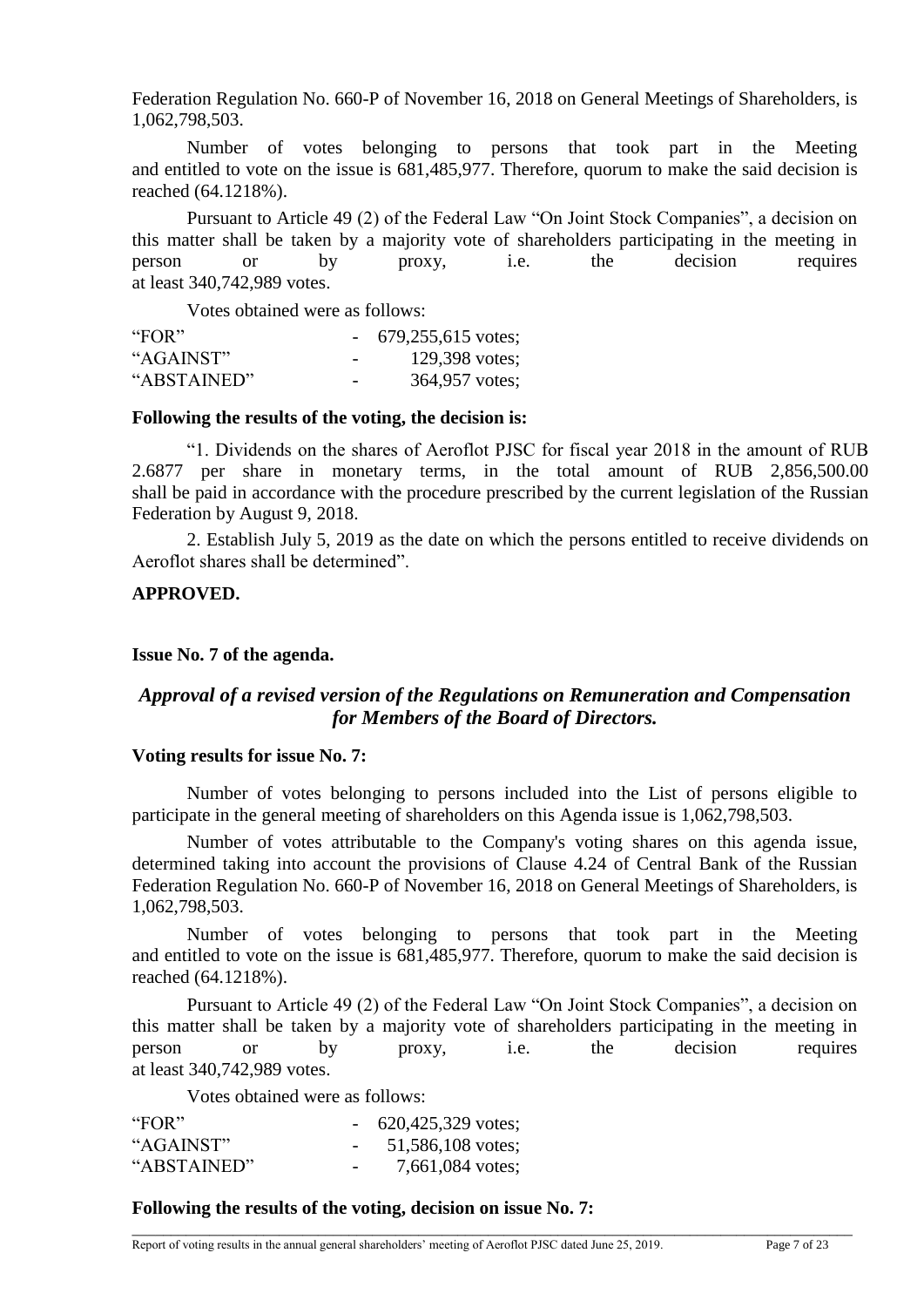"To approve the revised version of the Regulations on Remuneration and Compensation payable to members of the Board of Directors of Aeroflot PJSC, which shall apply to relations arising as of September 30, 2018".

## **APPROVED.**

## **Issue No. 8 of the agenda.**

## *"Remuneration to members of the Board of Directors of Aeroflot PJSC"*

#### **Voting results for issue 1, issue 8:**

Number of votes belonging to persons included into the List of persons eligible to participate in the general meeting of shareholders on this Agenda issue is 1,062,798,503.

Number of votes attributable to the Company's voting shares on this agenda issue, determined taking into account the provisions of Clause 4.24 of Central Bank of the Russian Federation Regulation No. 660-P of November 16, 2018 on General Meetings of Shareholders, is 1,062,798,503.

Number of votes belonging to persons that took part in the Meeting and entitled to vote on the issue is 681,485,977. Therefore, quorum to make the said decision is reached (64.1218%).

Pursuant to Article 49 (2) of the Federal Law "On Joint Stock Companies", a decision on this matter shall be taken by a majority vote of shareholders participating in the meeting in person or by proxy, i.e. the decision requires at least 340,742,989 votes.

Votes obtained were as follows:

| "FOR"       |                          | $-631,964,733$ votes; |
|-------------|--------------------------|-----------------------|
| "AGAINST"   | $-$                      | 41,863,280 votes;     |
| "ABSTAINED" | $\overline{\phantom{a}}$ | 1,661,910 votes;      |

#### **Following the results of the voting, decision on issue 1, issue No. 8:**

"1. Approve the payment of remuneration to members of the Board of Directors of Aeroflot PJSC based on the results of completion of the Long-Term Incentive Program for the period from January 1, 2016 to September 30, 2018 in the amount of RUB 187,281,100:

| 1. M.Y. Alekseev               | 18,541,000 | <b>RUB</b> | 9. V.V. Sidorov        | 24,673,800 | <b>RUB</b> |
|--------------------------------|------------|------------|------------------------|------------|------------|
| 2. K.G. Androsov               | 20,493,500 | <b>RUB</b> | 10. Yu.B. Sliusar      | 17,114,800 | <b>RUB</b> |
| 3. A.A. Hermanovich 22,819,700 |            | <b>RUB</b> | 11. S.V. Chemezov      | 13,423,400 | <b>RUB</b> |
| 4. I.A. Kamenskoy              | 24,673,800 | <b>RUB</b> | 12. M.I. Poluboyarinov |            | 0 RUB      |
| 5. R.V. Pakhomov               | 24,673,800 | <b>RUB</b> | 13. L. Bergstrom       |            | 0 RUB      |
| 6. D.N. Peskov                 | 19,967,300 | <b>RUB</b> | 14. M.D. Manasov       |            | 0 RUB      |
| 7. V.G. Saveliev               | $\Omega$   | <b>RUB</b> | 15. M.V. Voevodin      |            | $0$ RUB".  |
| 8. D.P. Saprykin               |            | 0 RUB      |                        |            |            |
| <b>APPROVED.</b>               |            |            |                        |            |            |

**Voting results for issue 2, issue No. 8:**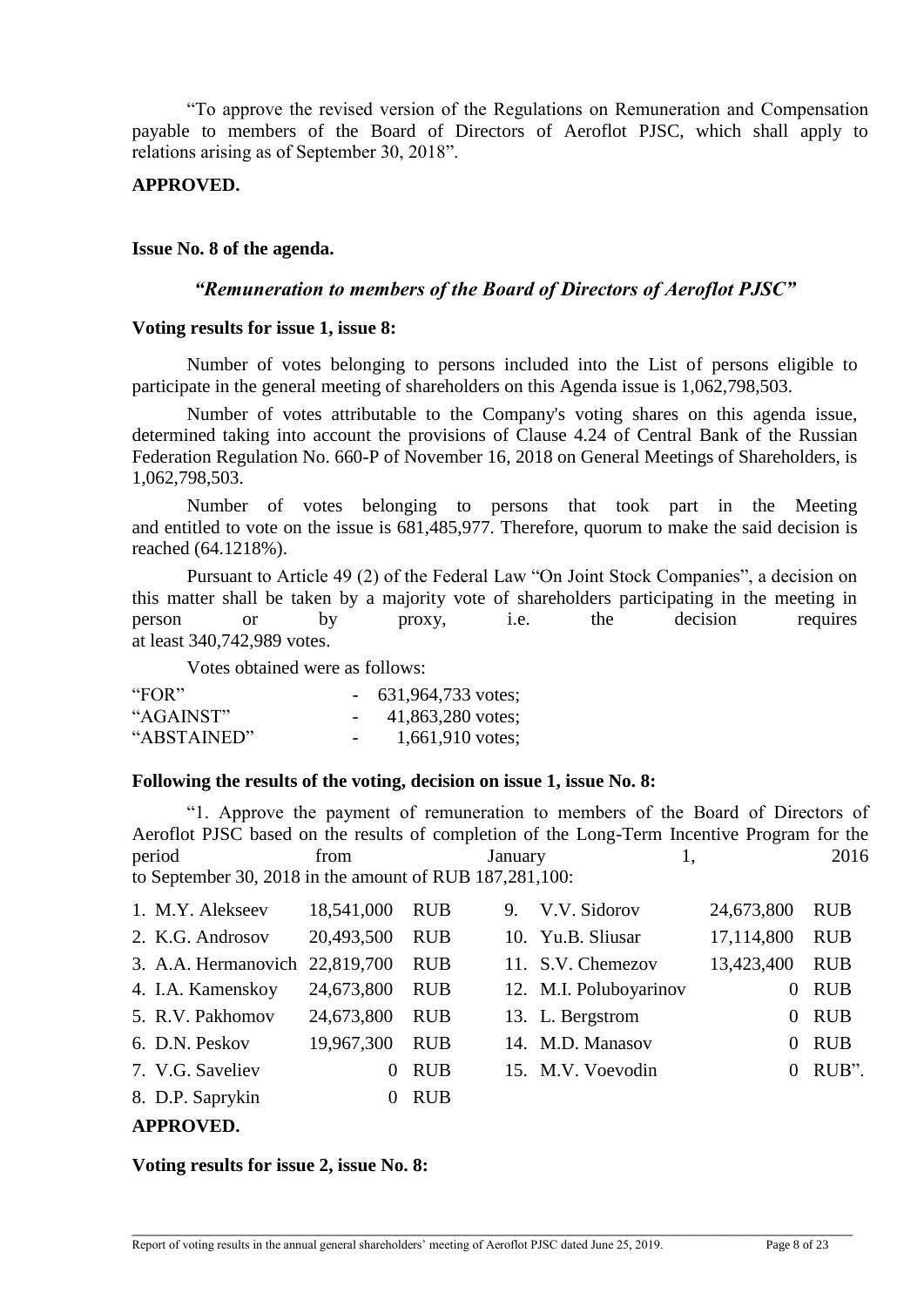Number of votes belonging to persons included into the List of persons eligible to participate in the general meeting of shareholders on this Agenda issue is 1,062,798,503.

Number of votes attributable to the Company's voting shares on this agenda issue, determined taking into account the provisions of Clause 4.24 of Central Bank of the Russian Federation Regulation No. 660-P of November 16, 2018 on General Meetings of Shareholders, is 1,062,798,503.

Number of votes belonging to persons that took part in the Meeting and entitled to vote on the issue is 681,485,977. Therefore, quorum to make the said decision is reached (64.1218%).

Pursuant to Article 49 (2) of the Federal Law "On Joint Stock Companies", a decision on this matter shall be taken by a majority vote of shareholders participating in the meeting in person or by proxy, i.e. the decision requires at least 340,742,989 votes.

Votes obtained were as follows:

| "FOR"       | 663,129,941 votes; |
|-------------|--------------------|
| "AGAINST"   | 1,050,443 votes;   |
| "ABSTAINED" | 11,322,067 votes;  |

#### **Following the results of the voting, decision on issue 2, issue No. 8:**

"2. Approve the amount of personal fixed remuneration for members of the Board of Directors of Aeroflot PJSC in accordance with the "Regulations on Remuneration and Compensations" paid to members of the Board of Directors of Aeroflot PJSC for the period from July 1, 2018 to June 30, 2019 in the total amount not exceeding 76,352,000 rubles, including:

| 1. L. Bergstrom       | 2,544,000 RUB  |       | 8. D.V. Saveliev  |                | 0 RUB |
|-----------------------|----------------|-------|-------------------|----------------|-------|
| 2. M.V. Voevodin      | 8,400,000 RUB  |       | 9. R.V. Pakhomov  | 9,144,000 RUB  |       |
| 3. A.A. Hermanovich   | 2,544,000 RUB  |       | 10. V.V. Sidorov  | 10,380,000 RUB |       |
| 4. I.A. Kamenskoy     | 10,380,000 RUB |       | 11. M.Yu. Sokolov | 5,100,000 RUB  |       |
| 5. D.N. Peskov        | 7,560,000 RUB  |       | 12. Yu.B. Sliusar | 7,100,000 RUB  |       |
| 6. E.I. Dietrich*     |                | 0 RUB | 13. S.V. Chemezov | 6,000,000 RUB  |       |
| 7. M.I. Poluboyarinov | 7,200,000 RUB  |       |                   |                |       |

The above maximum fixed remuneration amounts for the period from July 1, 2018 to June 30, 2019 may be adjusted to account for actual personal participation in meetings of the Board of Directors of Aeroflot PJSC and Committees of the Board of Directors of Aeroflot PJSC in May and June 2019.

\* in accordance with the Regulations on Remuneration and Compensation for Members of the Board of Directors of Aeroflot PJSC, no remuneration shall be accrued or paid to members of the Board of Directors of the Company (including the Chairman) who are persons for whom the applicable laws of the Russian Federation prohibit participation for a fee

in the management body of a commercial organization or impose other restrictions who otherwise face restrictions on receiving any payments from commercial organizations, or who are members of the executive bodies of the Company (General Director, Executive Board of the Company)".

#### **APPROVED.**

#### **Issue No. 9 of the agenda.**

\_\_\_\_\_\_\_\_\_\_\_\_\_\_\_\_\_\_\_\_\_\_\_\_\_\_\_\_\_\_\_\_\_\_\_\_\_\_\_\_\_\_\_\_\_\_\_\_\_\_\_\_\_\_\_\_\_\_\_\_\_\_\_\_\_\_\_\_\_\_\_\_\_\_\_\_\_\_\_\_\_\_\_\_\_\_\_\_\_\_\_\_\_ *"Payment of remuneration to members of the Aeroflot PJSC Audit Commission".*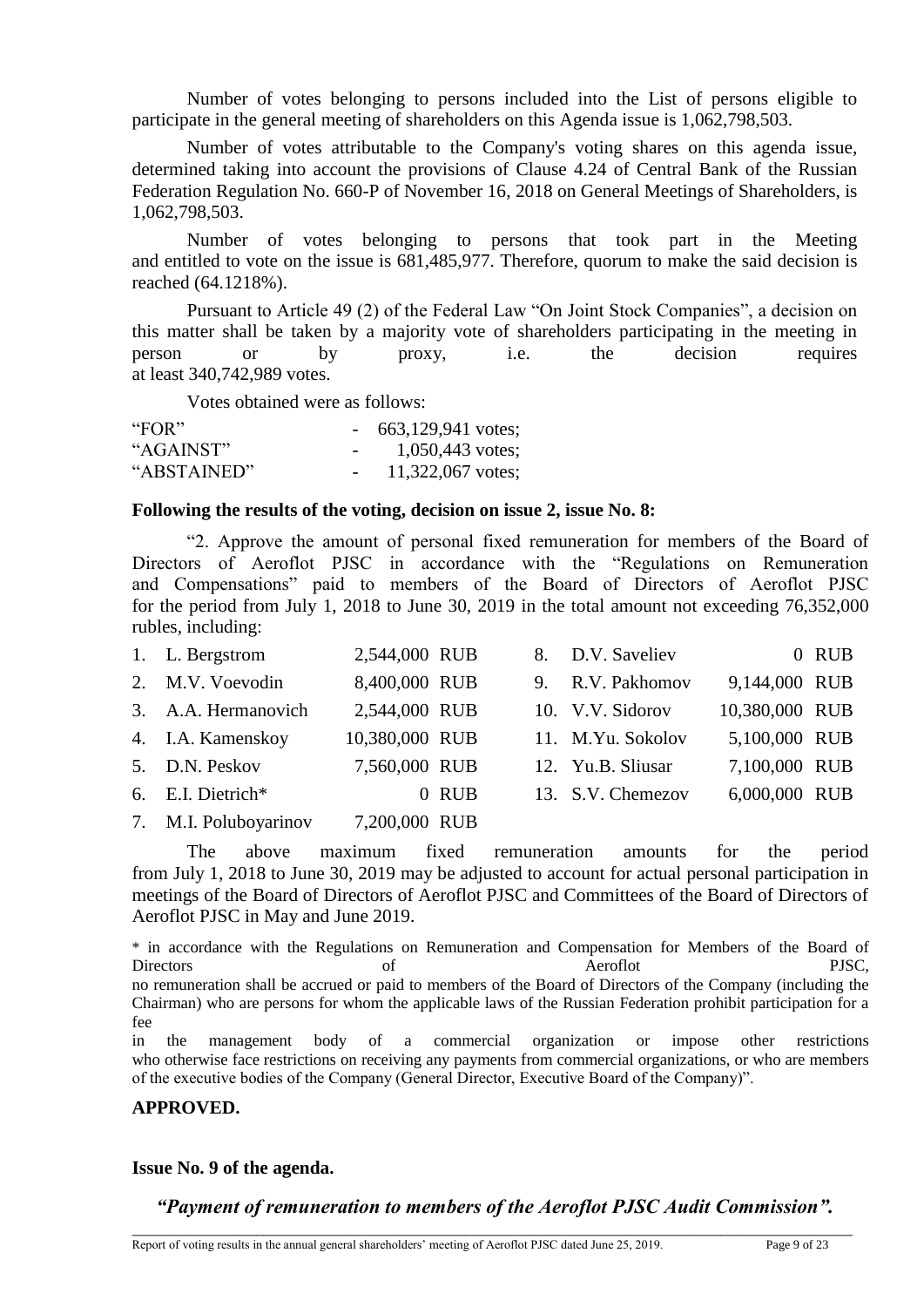## **Voting results for issue No. 9:**

Number of votes belonging to persons included into the List of persons eligible to participate in the general meeting of shareholders on this Agenda issue is 1,062,798,503.

Number of votes attributable to the Company's voting shares on this agenda issue, determined taking into account the provisions of Clause 4.24 of Central Bank of the Russian Federation Regulation No. 660-P of November 16, 2018 on General Meetings of Shareholders, is 1,062,798,503.

Number of votes belonging to persons that took part in the Meeting and entitled to vote on the issue is 681,485,977. Therefore, quorum to make the said decision is reached (64.1218%).

Pursuant to Article 49 (2) of the Federal Law "On Joint Stock Companies", a decision on this matter shall be taken by a majority vote of shareholders participating in the meeting in person or by proxy, i.e. the decision requires at least 340,742,989 votes.

Votes obtained were as follows:

| "FOR"       |                          | $-674,194,415$ votes; |
|-------------|--------------------------|-----------------------|
| "AGAINST"   | $\overline{\phantom{0}}$ | $620,028$ votes;      |
| "ABSTAINED" | $\overline{\phantom{0}}$ | $674,124$ votes;      |

## **Following the results of the voting, the decision is:**

"Approve the amount of remuneration for members of the Audit Commission of Aeroflot PJSC:

| 1. I.V. Belikov  | RUB 2,528,028    | 4. S.I. Ubugunov  | RUB <sub>0</sub> |
|------------------|------------------|-------------------|------------------|
| 2. M.V. Sorokin  | RUB <sub>0</sub> | 5. V.P. Shipilov* | RUB <sub>0</sub> |
| 3. E.S. Nikitina | RUB 1,986,308    |                   |                  |
|                  |                  |                   |                  |

\* civil servants, no remuneration to be paid".

## **APPROVED**.

**Issue No. 10 of the agenda.**

## *"Election of members of the Board of Directors of Aeroflot PJSC".*

#### **Voting results for issue No. 10:**

Number of votes held by the persons on the list entitled to take part in the General Meeting on this agenda issue is 1,062,798,503 votes, representing 11,690,783,533 votes in cumulative voting.

Number of cumulative votes attributable to voting shares of the Company on this agenda issue, determined taking into account the provisions of Clause 4.24 of Central Bank of the Russian Federation Regulation No. 660-P of November 16, 2018 on General Meetings of Shareholders, is 11,690,783,533.

Number of cumulative votes belonging to persons that took part in the Meeting on the issue is 7,496,345,747.

\_\_\_\_\_\_\_\_\_\_\_\_\_\_\_\_\_\_\_\_\_\_\_\_\_\_\_\_\_\_\_\_\_\_\_\_\_\_\_\_\_\_\_\_\_\_\_\_\_\_\_\_\_\_\_\_\_\_\_\_\_\_\_\_\_\_\_\_\_\_\_\_\_\_\_\_\_\_\_\_\_\_\_\_\_\_\_\_\_\_\_\_\_

Number of cumulative votes distributed to candidates: 7,499,294,510.

Therefore, quorum to make the said decision is reached (64.1218%).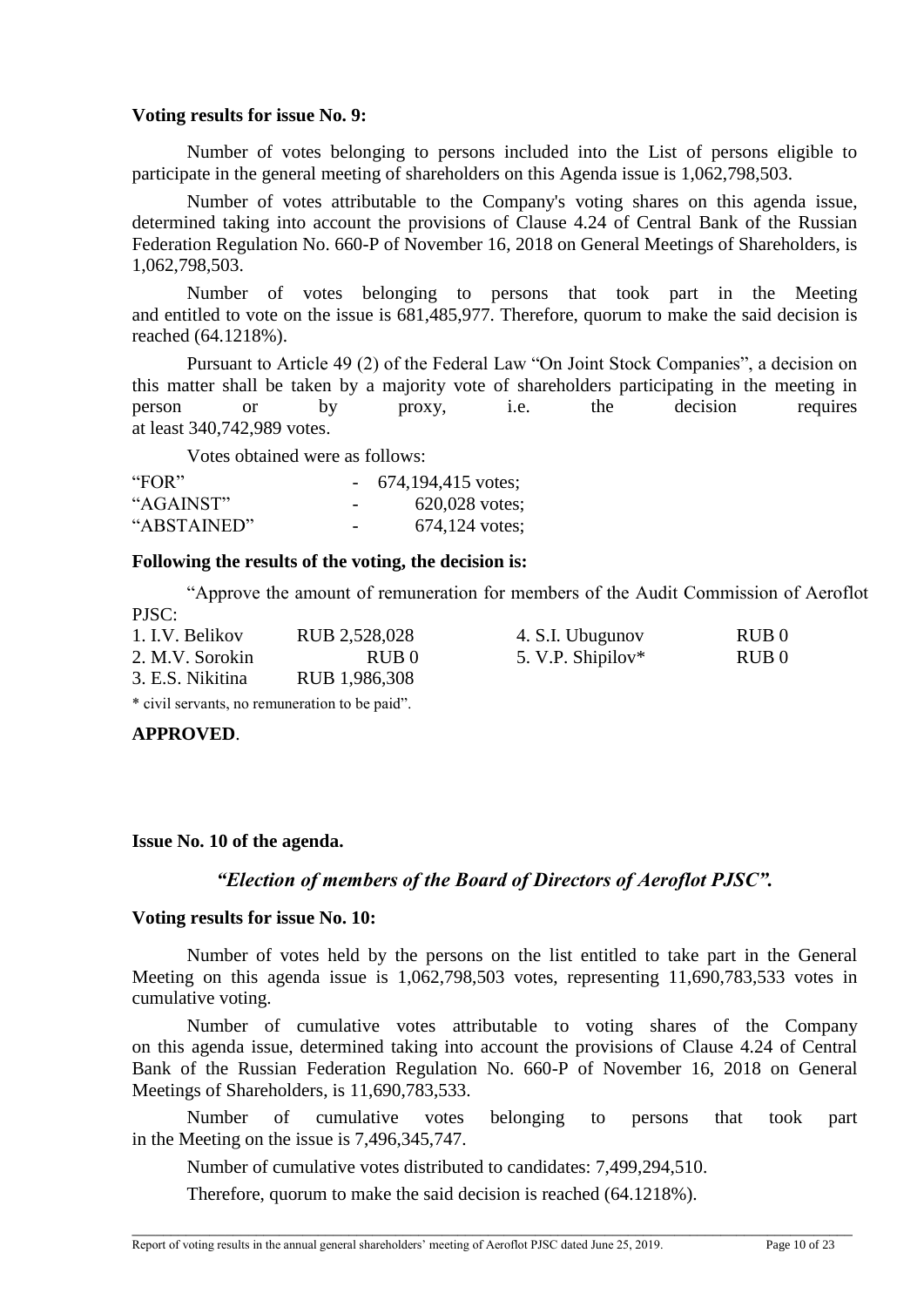Votes in the cumulative vote were distributed as follows:

"FOR" election to the Board of Directors of Aeroflot PJSC:

|                | Full Name of the candidate (and their position)                                                                                                                               | <b>Number of votes</b><br>cast "FOR" a<br>candidate |
|----------------|-------------------------------------------------------------------------------------------------------------------------------------------------------------------------------|-----------------------------------------------------|
| $\mathbf{1}$   | <b>Mikhail</b><br><b>Viktorovich</b><br><b>Voevodin</b><br>CEO,<br><b>VSMPO-AVISMA Corporation PJSC</b>                                                                       | 366,815,299                                         |
| $\overline{2}$ | <b>Aleksandr Sergeevich Galushka</b>                                                                                                                                          | 585,262,672                                         |
| 3              | Evgeny Ivanovich Dietrich - Minister of Transport of the Russian<br>Federation                                                                                                | 761,689,712                                         |
| $\overline{4}$ | Aleksandrovich<br><b>Kamenskoy</b><br>Managing<br>Director<br><b>Igor</b><br>$\equiv$<br>Renaissance Broker LLC                                                               | 585,269,293                                         |
| 5              | Maksim<br>Stanislavovich Liksutov - Deputy Mayor<br>of<br>Moscow<br>in the Moscow City Government, Head of the Department of Transport<br>and Road Infrastructure Development | 585,266,687                                         |
| 6              | <b>Viktorovich</b><br><b>Pakhomov</b><br>CEO,<br>Roman<br>Aviacapital-Service LLC                                                                                             | 1,890,015                                           |
| 7              | Dmitriy Nikolaevich Peskov - Head of the Young Professionals area of the<br>Agency<br>Initiatives<br>for<br>Strategic                                                         | 585,263,970                                         |
|                | to Promote New Projects                                                                                                                                                       |                                                     |
| 8              | Mikhail Igorevich Poluboyarinov - First Deputy Chairman - Member of<br>the Management Board of State Development Corporation VEB.RF                                           | 734,482,544                                         |
| 9              | <b>Vitaly</b><br><b>Saveliev</b><br>Gennadyevich<br>CEO,<br><b>Aeroflot PJSC</b>                                                                                              | 760,801,734                                         |
| 10             | <b>Sidorov</b><br><b>Vasilievich</b><br><b>Vasily</b><br>CEO.<br>LLC Agency for Recapitalization of Infrastructure and Long-Term Assets                                       | 734,321,522                                         |
| 11             | Yuri Borisovich Slyusar - President, PJSC United Aircraft Corporation                                                                                                         | 585,239,160                                         |
| 12             | Maksim Yurievich Sokolov - CEO, PJSC LSR Group                                                                                                                                | 585,261,926                                         |
| 13             | Sergey Viktorovich Chemezov - CEO, Rostec State Corporation                                                                                                                   | 585,265,206                                         |

"AGAINST" all candidates - 2,917,178 cumulative votes;

"ABSTAINED" on all candidates - 23,915,848 cumulative votes.

Following the Results of cumulative voting, Aeroflot PJSC's Board of Directors was elected:

- 1. Evgeny Ivanovich Dietrich
- 2. Vitaly Gennadyevich Saveliev
- 3. Mikhail Igorevich Poluboyarinov
- 4. Vasily Vasilievich Sidorov
- 5. Igor Aleksandrovich Kamenskoy
- 6. Maksim Stanislavovich Liksutov
- 7. Sergey Viktorovich Chemezov
- 8. Dmitry Nikolaevich Peskov
- 9. Aleksandr Sergeevich Galushka
- 10. Maksim Yurievich Sokolov
- 11. Yuri Borisovich Sliusar

# **Following the results of the voting, the decision is:**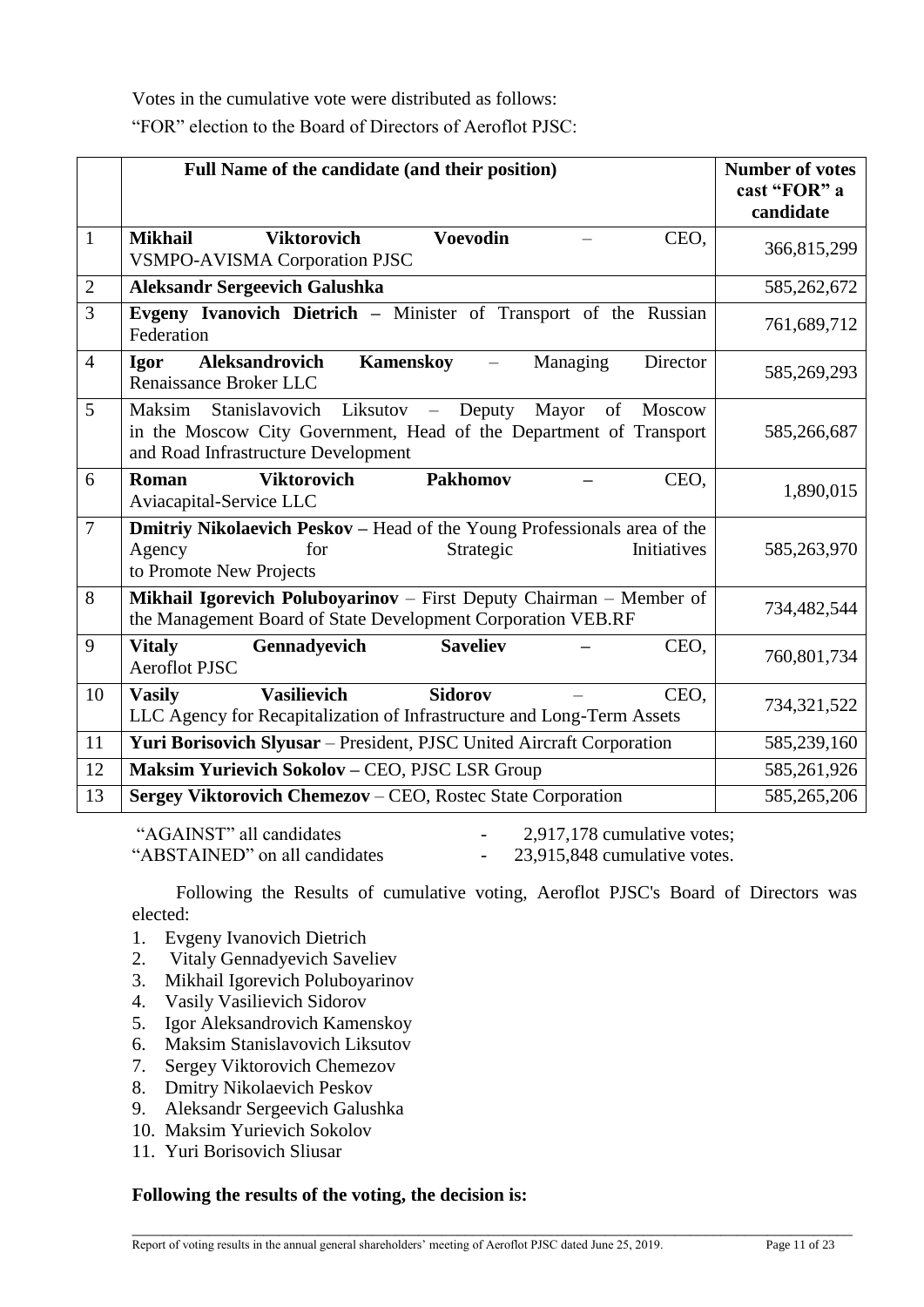"Elect eleven members of the Board of Directors of Aeroflot PJSC:

- 1. Evgeny Ivanovich Dietrich
- 2. Vitaly Gennadyevich Saveliev
- 3. Mikhail Igorevich Poluboyarinov
- 4. Vasily Vasilievich Sidorov
- 5. Igor Aleksandrovich Kamenskoy
- 6. Maksim Stanislavovich Liksutov
- 7. Sergey Viktorovich Chemezov
- 8. Dmitry Nikolaevich Peskov
- 9. Aleksandr Sergeevich Galushka
- 10. Maksim Yurievich Sokolov
- 11. Yuri Borisovich Sliusar".

## **APPROVED**.

## **Issue No. 11 of the agenda.**

## *"Election of members of the Aeroflot PJSC Audit Commission".*

## **Voting results for issue No. 11:**

Number of votes belonging to persons included into the List of persons eligible to participate in the general meeting of shareholders on this Agenda issue is 1,062,798,503.

Number of votes attributable to the Company's voting shares on this agenda issue, determined taking into account the provisions of Clause 4.24 of Central Bank of the Russian Federation Regulation No. 660-P of November 16, 2018 on General Meetings of Shareholders, is 1,061,435,965.

Number of votes belonging to persons that took part in the Meeting and entitled to vote on the issue is 680,129,549. Therefore, quorum to make the said decision is reached (64.0764%).

Pursuant to Article 49 (2) of the Federal Law "On Joint Stock Companies", a decision on this matter shall be taken by a majority vote of shareholders participating in the meeting in person or by proxy, i.e. the decision requires at least 340,064,775 votes.

Votes obtained were as follows:

*1. Igor Vyacheslavovich Belikov – Head of the Non-Profit Partnership "Russian Institute of Directors".*

| "FOR"       |                          | 668,511,641 votes; |
|-------------|--------------------------|--------------------|
| "AGAINST"   | $\overline{\phantom{0}}$ | 9,799,067 votes;   |
| "ABSTAINED" | $\overline{\phantom{0}}$ | 512,047 votes;     |

*2. Mikhail Vladimirovich Sorokin – Head of The Federal Agency for State Property Management (Rosimushchestvo).*

| "FOR"       |                          | 668,202,496 votes; |
|-------------|--------------------------|--------------------|
| "AGAINST"   |                          | 10,080,780 votes;  |
| "ABSTAINED" | $\overline{\phantom{0}}$ | $466,117$ votes;   |

*3.* **Ekaterina Sergeevna Nikitina** – Advisor to the President of PJSC Transneft.

| "FOR"     |                          | 688,081,694 votes;  |
|-----------|--------------------------|---------------------|
| "AGAINST" | $\overline{\phantom{0}}$ | $10,226,851$ votes; |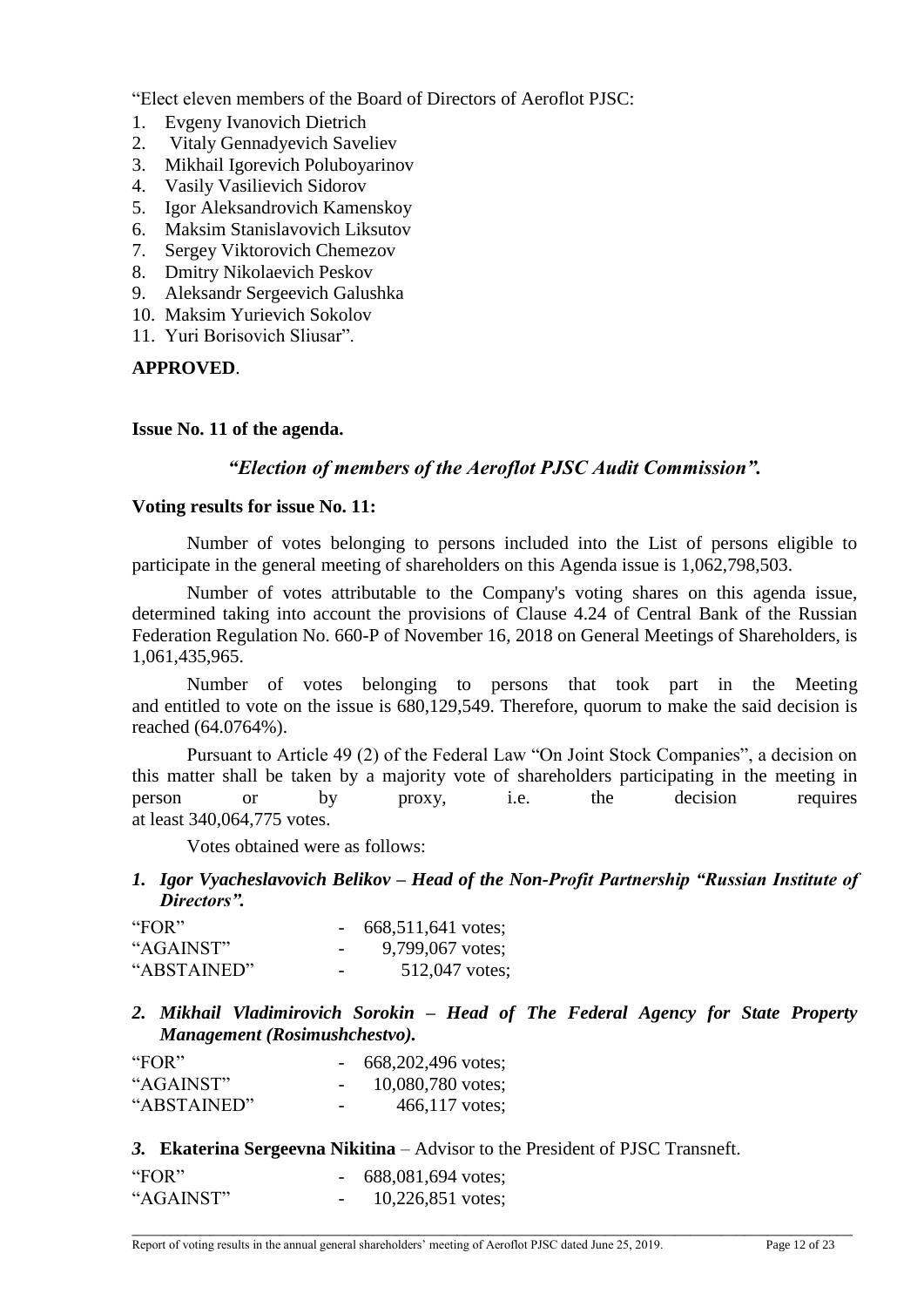"ABSTAINED" - 463,596 votes;

*4.* Sergey Ivstalievich Ubugunov – Head of Department, Ministry of Transport of Russia.

| "FOR"       |                          | 668, 678, 721 votes; |
|-------------|--------------------------|----------------------|
| "AGAINST"   | $\overline{\phantom{0}}$ | 9,775,298 votes;     |
| "ABSTAINED" | -                        | 395,889 votes;       |

*5.* Vasily Petrovich Shipilov – Head of Department, Ministry of Economic Development of Russia.

| "FOR"       |                          | 668,330,678 votes;  |
|-------------|--------------------------|---------------------|
| "AGAINST"   |                          | $10,076,794$ votes; |
| "ABSTAINED" | $\overline{\phantom{0}}$ | 389,578 votes;      |

According to the results of the voting, the following persons were elected to the Aeroflot PJSC Audit Commission:

- 1. Igor Vyacheslavovich Belikov
- 2. Mikhail Vladimirovich Sorokin
- 3. Ekaterina Sergeevna Nikitina
- 4. Sergey Ivstalievich Ubugunov
- 5. Vasiliy Petrovich Shipilov

## **Following the results of the voting, the decision is:**

"To elect five members of the Aeroflot PJSC Audit Commission:

- 1. Igor Vasilievich Belikov
- 2. Mikhail Vladimirovich Sorokin
- 3. Ekaterina Sergeevna Nikitina
- 4. Sergey Ivstalievich Ubugunov
- 5. Vasiliy Petrovich Shipilov".

## **APPROVED**.

## **Issue No. 12 of the agenda.**

## *"Approval of Aeroflot PJSC auditors for 2019"*

#### **Voting results for question 12, issue 1:**

Number of votes belonging to persons included into the List of persons eligible to participate in the general meeting of shareholders on this Agenda issue is 1,062,798,503.

Number of votes attributable to the Company's voting shares on this agenda issue, determined taking into account the provisions of Clause 4.24 of Central Bank of the Russian Federation Regulation No. 660-P of November 16, 2018 on General Meetings of Shareholders, is 1,062,798,503.

Number of votes belonging to persons that took part in the Meeting and entitled to vote on the issue is 681,485,977. Therefore, quorum to make the said decision is reached (64.1218%).

Pursuant to Article 49 (2) of the Federal Law "On Joint Stock Companies", a decision on this matter shall be taken by a majority vote of shareholders participating in the meeting in person or by proxy, i.e. the decision requires at least 340,742,989 votes.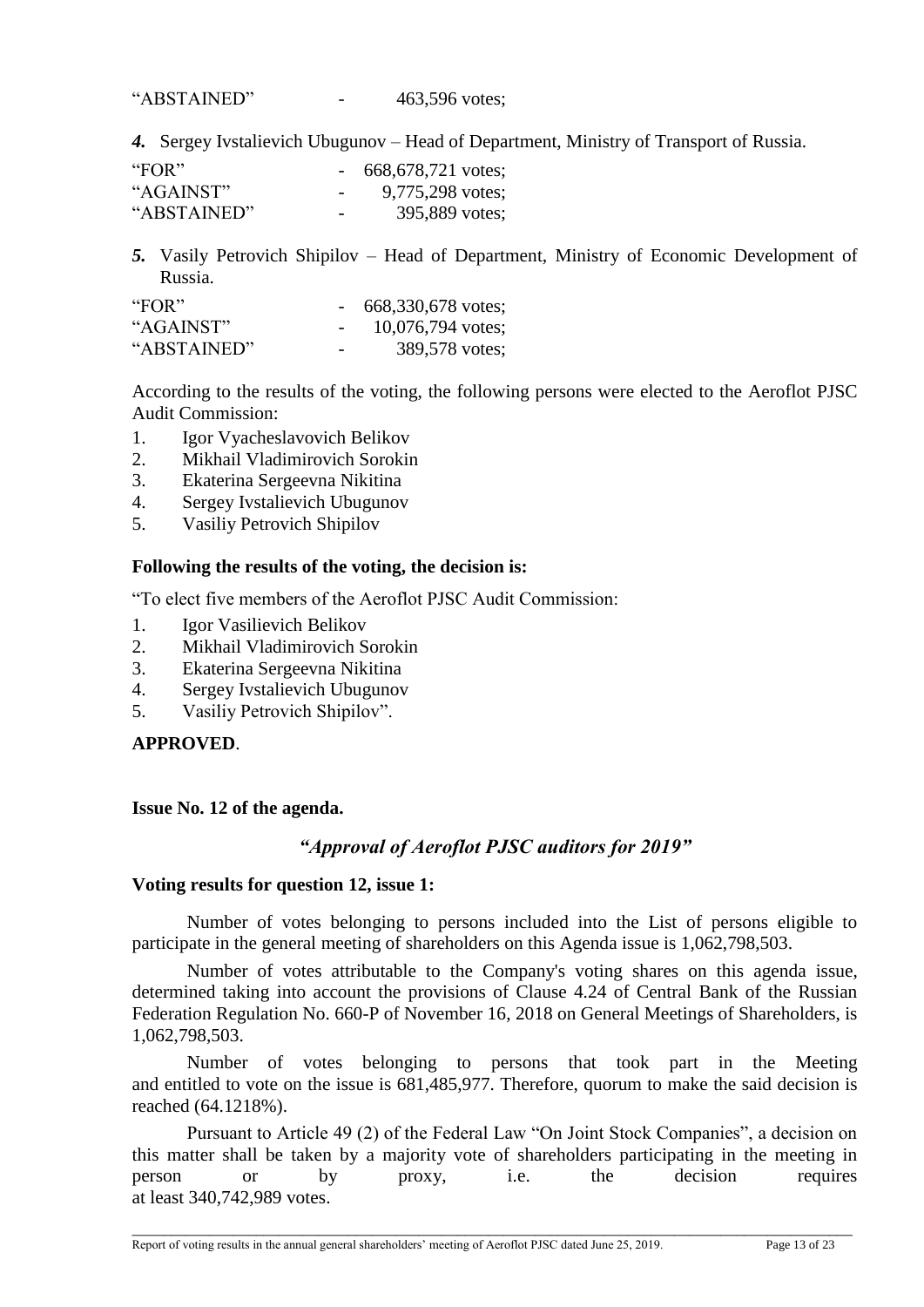Votes obtained were as follows:

| "FOR"       |                          | 668,871,934 votes; |
|-------------|--------------------------|--------------------|
| "AGAINST"   |                          | $9,728,103$ votes; |
| "ABSTAINED" | $\overline{\phantom{0}}$ | 448,908 votes;     |

#### **Following the results of the voting, decision on issue 1, issue No. 12:**

"1. Approve HLB Vneshaudit JSC as the auditor of the annual accounting (financial) statements of Aeroflot PJSC for 2019, prepared in accordance with RAS".

## **APPROVED.**

#### **The voting results for issue 2 of question 12**:

Number of votes belonging to persons included into the List of persons eligible to participate in the general meeting of shareholders on this Agenda issue is 1,062,798,503.

Number of votes attributable to the Company's voting shares on this agenda issue, determined taking into account the provisions of Clause 4.24 of Central Bank of the Russian Federation Regulation No. 660-P of November 16, 2018 on General Meetings of Shareholders, is 1,062,798,503.

Number of votes belonging to persons that took part in the Meeting and entitled to vote on the issue is 681,485,977. Therefore, quorum to make the said decision is reached (64.1218%).

Pursuant to Article 49 (2) of the Federal Law "On Joint Stock Companies", a decision on this matter shall be taken by a majority vote of shareholders participating in the meeting in person or by proxy, i.e. the decision requires at least 340,742,989 votes.

Votes obtained were as follows:

| "FOR"       |                          | 668,883,906 votes; |
|-------------|--------------------------|--------------------|
| "AGAINST"   | $\overline{\phantom{a}}$ | 9,733,723 votes;   |
| "ABSTAINED" | $\overline{\phantom{0}}$ | $450,450$ votes;   |

#### **Following the results of the voting, decision on issue 2, issue No. 10:**

"2. Approve the audit firm AO PricewaterhouseCoopers Audit as the auditor of the consolidated financial statements of Aeroflot PJSC (Aeroflot Group) for 2019, prepared in accordance with RAS".

#### **APPROVED**.

#### **Issue No. 13 of the agenda.**

#### *"On approval of a new version of the Aeroflot PJSC Charter".*

#### **Voting results for issue No. 13:**

Number of votes belonging to persons included into the List of persons eligible to participate in the general meeting of shareholders on this Agenda issue is 1,062,798,503.

Number of votes attributable to the Company's voting shares on this agenda issue, determined taking into account the provisions of Clause 4.24 of Central Bank of the Russian Federation Regulation No. 660-P of November 16, 2018 on General Meetings of Shareholders, is 1,062,798,503.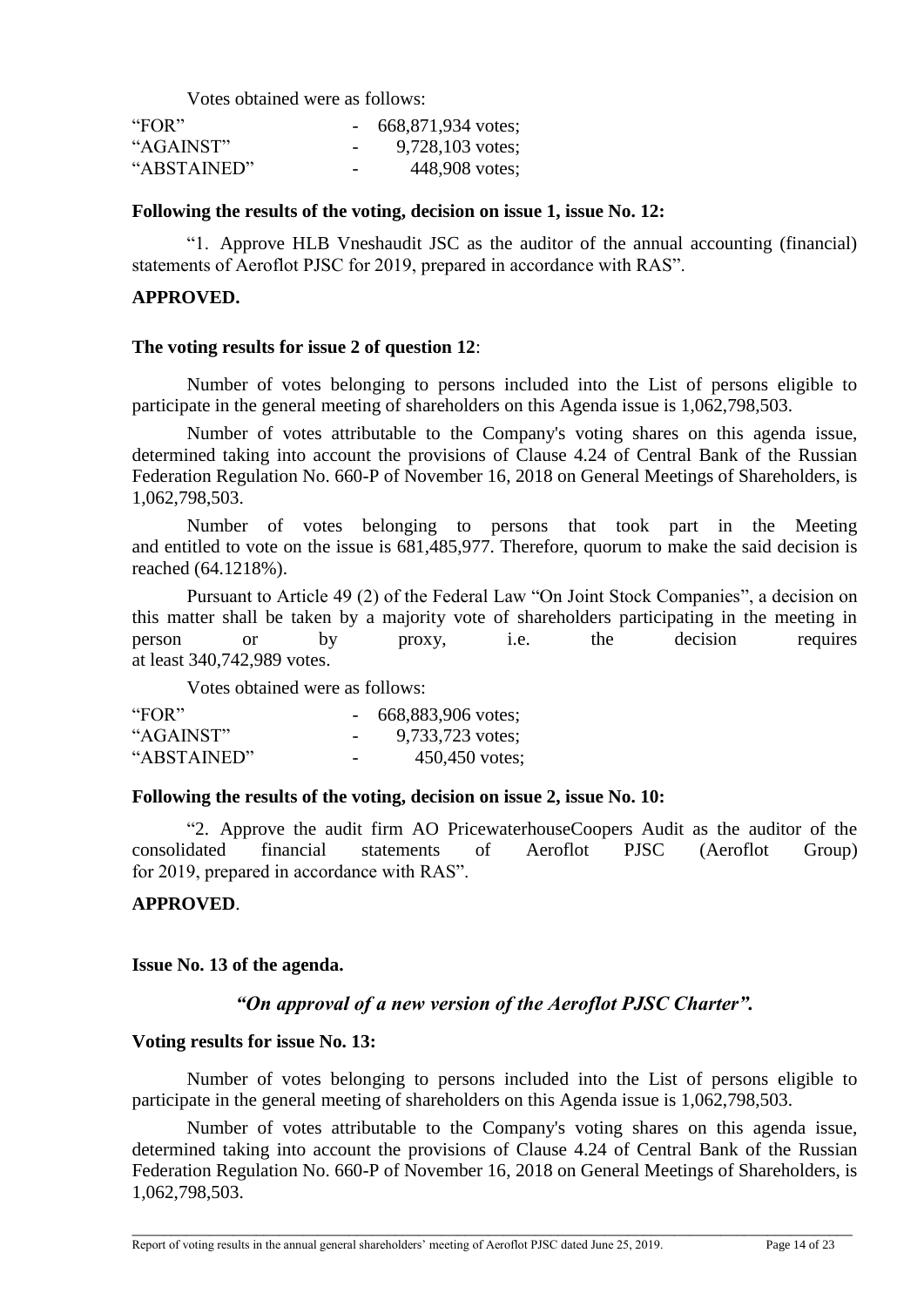Number of votes belonging to persons that took part in the Meeting and entitled to vote on the issue is 681,485,977. Therefore, quorum to make the said decision is reached (64.1218%).

Pursuant to Article 49 (4) of the Federal Law "On Joint Stock Companies", a decision on this matter shall be taken by a three-quarter majority vote of shareholders attending the meeting in person or by proxy, i.e. the decision requires at least 511,114,483 votes.

Votes obtained were as follows:

| "FOR"       |                          | $-678,633,526$ votes; |
|-------------|--------------------------|-----------------------|
| "AGAINST"   | $\overline{\phantom{0}}$ | 47,798 votes;         |
| "ABSTAINED" | $\overline{\phantom{0}}$ | 396,621 votes;        |

## **Following the results of the voting, the decision is:**

"To approve the Charter of Public Joint Stock Company Aeroflot – Russian Airlines (revision No. 11)".

## **APPROVED**

**Issue No. 14 of the agenda.** 

# *"On approval of the Regulations on the General Meeting of Aeroflot PJSC Shareholders in a new revision"*

## **Voting results for issue No. 14:**

Number of votes belonging to persons included into the List of persons eligible to participate in the general meeting of shareholders on this Agenda issue is 1,062,798,503.

Number of votes attributable to the Company's voting shares on this agenda issue, determined taking into account the provisions of Clause 4.24 of Central Bank of the Russian Federation Regulation No. 660-P of November 16, 2018 on General Meetings of Shareholders, is 1,062,798,503.

Number of votes belonging to persons that took part in the Meeting and entitled to vote on the issue is 681,485,977. Therefore, quorum to make the said decision is reached (64.1218%).

Pursuant to Article 49 (2) of the Federal Law "On Joint Stock Companies", a decision on this matter shall be taken by a majority vote of shareholders participating in the meeting in person or by proxy, i.e. the decision requires at least 340,742,989 votes.

Votes obtained were as follows:

| "FOR"       |                          | $-678,757,676$ votes; |
|-------------|--------------------------|-----------------------|
| "AGAINST"   | $\overline{\phantom{0}}$ | $91,130$ votes;       |
| "ABSTAINED" | $\overline{\phantom{0}}$ | 232,494 votes;        |

#### **Following the results of the voting, the decision is:**

"To approve the Regulations on the General Meeting of Shareholders of Aeroflot – Russian Airlines Public Joint Stock Company (revision No. 7)".

\_\_\_\_\_\_\_\_\_\_\_\_\_\_\_\_\_\_\_\_\_\_\_\_\_\_\_\_\_\_\_\_\_\_\_\_\_\_\_\_\_\_\_\_\_\_\_\_\_\_\_\_\_\_\_\_\_\_\_\_\_\_\_\_\_\_\_\_\_\_\_\_\_\_\_\_\_\_\_\_\_\_\_\_\_\_\_\_\_\_\_\_\_

## **APPROVED.**

Report of voting results in the annual general shareholders' meeting of Aeroflot PJSC dated June 25, 2019. Page 15 of 23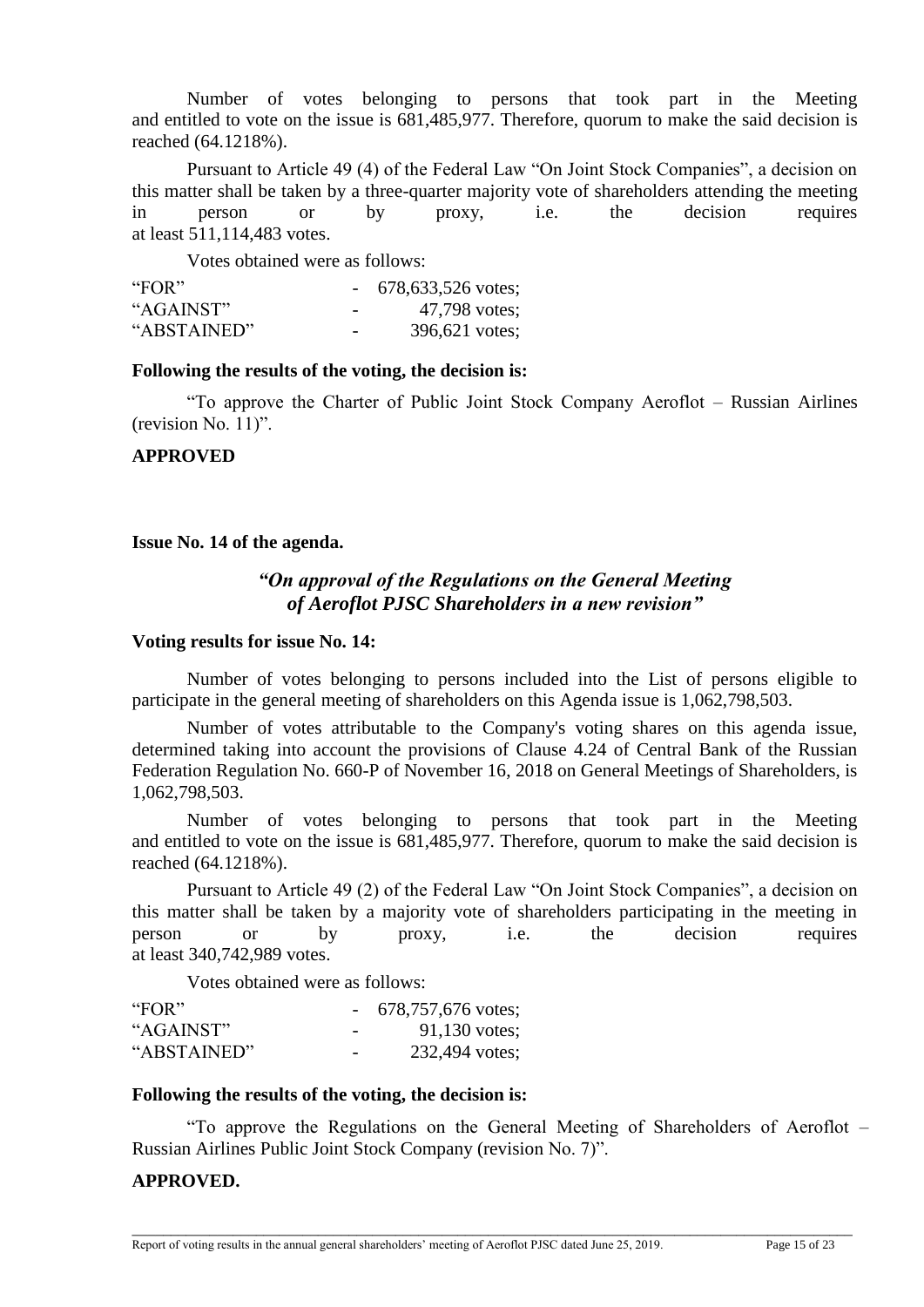**Issue No. 15 of the agenda.** 

# *"On approval of the Regulations on the Board of Directors of Aeroflot PJSC Shareholders" in a new revision"*

## **Voting results for issue No. 15:**

Number of votes belonging to persons included into the List of persons eligible to participate in the general meeting of shareholders on this Agenda issue is 1,062,798,503.

Number of votes attributable to the Company's voting shares on this agenda issue, determined taking into account the provisions of Clause 4.24 of Central Bank of the Russian Federation Regulation No. 660-P of November 16, 2018 on General Meetings of Shareholders, is 1,062,798,503.

Number of votes belonging to persons that took part in the Meeting and entitled to vote on the issue is 681,485,977. Therefore, quorum to make the said decision is reached (64.1218%).

Pursuant to Article 49 (2) of the Federal Law "On Joint Stock Companies", a decision on this matter shall be taken by a majority vote of shareholders participating in the meeting in person or by proxy, i.e. the decision requires at least 340,742,989 votes.

Votes obtained were as follows:

| "FOR"       |                          | $-678,522,155$ votes; |
|-------------|--------------------------|-----------------------|
| "AGAINST"   | $\overline{\phantom{0}}$ | 113,431 votes;        |
| "ABSTAINED" | $\overline{\phantom{0}}$ | 431,791 votes;        |

## **Following the results of the voting, the decision is:**

**"Approve the Regulations on Aeroflot PJSC – Russian Airlines' Board of Directors (revision No. 9)".**

## **APPROVED.**

## **Issue No. 16 of the agenda.**

# *"On approval of a new revised version of the Regulations on the Management Board of Aeroflot PJSC in a revised version".*

#### **Voting results for issue No. 16:**

Number of votes belonging to persons included into the List of persons eligible to participate in the general meeting of shareholders on this Agenda issue is 1,062,798,503.

Number of votes attributable to the Company's voting shares on this agenda issue, determined taking into account the provisions of Clause 4.24 of Central Bank of the Russian Federation Regulation No. 660-P of November 16, 2018 on General Meetings of Shareholders, is 1,062,798,503.

Number of votes belonging to persons that took part in the Meeting and entitled to vote on the issue is 681,485,977. Therefore, quorum to make the said decision is reached (64.1218%).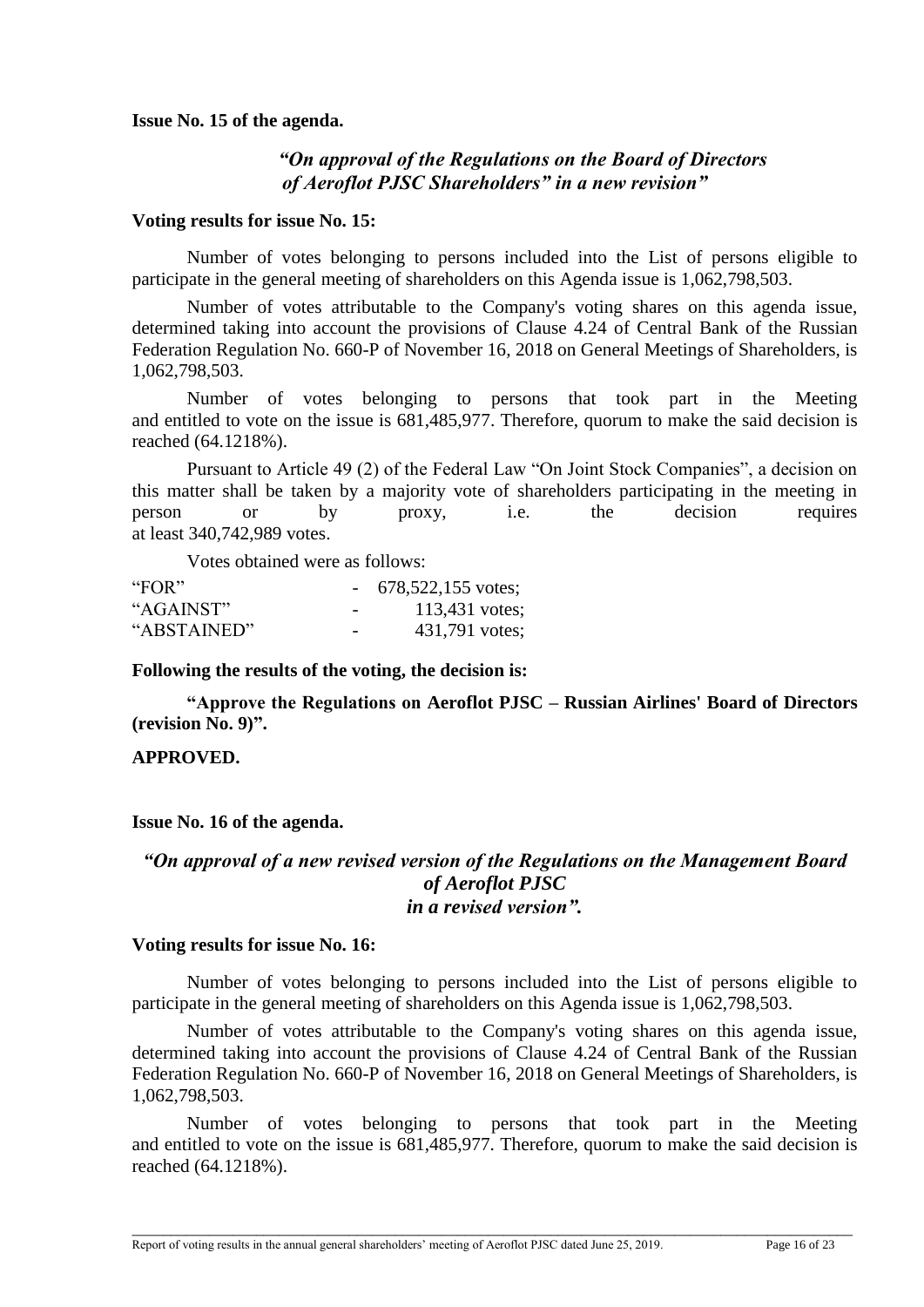Pursuant to Article 49 (2) of the Federal Law "On Joint Stock Companies", a decision on this matter shall be taken by a majority vote of shareholders participating in the meeting in person or by proxy, i.e. the decision requires at least 340,742,989 votes.

Votes obtained were as follows:

| "FOR"       |                          | $-678,596,711 \text{ votes};$ |
|-------------|--------------------------|-------------------------------|
| "AGAINST"   | $\overline{\phantom{0}}$ | 113,160 votes;                |
| "ABSTAINED" | $\overline{\phantom{0}}$ | 385,586 votes;                |

#### **Following the results of the voting, the decision is:**

"Approve the Regulations on the PJSC "Aeroflot – Russian Airlines" Management Board (revision No. 6)".

## **APPROVED**.

**Issue No. 17 of the agenda.**

# *On Aeroflot PJSC's participation in the Digital Transport and Logistics Association.*

#### **Voting results for issue No. 17 of the Agenda.**

Number of votes belonging to persons included into the List of persons eligible to participate in the general meeting of shareholders on this Agenda issue is 1,062,798,503.

Number of votes attributable to the Company's voting shares on this agenda issue, determined taking into account the provisions of Clause 4.24 of Central Bank of the Russian Federation Regulation No. 660-P of November 16, 2018 on General Meetings of Shareholders, is 1,062,798,503.

Number of votes belonging to persons that took part in the Meeting and entitled to vote on the issue is 681,485,977. Therefore, quorum to make the said decision is reached (64.1218%).

Pursuant to Article 49 (2) of the Federal Law "On Joint Stock Companies", a decision on this matter shall be taken by a majority vote of shareholders participating in the meeting in person or by proxy, i.e. the decision requires at least 340,742,989 votes.

Votes obtained were as follows:

| "FOR $"$    |                          | 666,680,762 votes; |
|-------------|--------------------------|--------------------|
| "AGAINST"   | $\sim$                   | 9,722,491 votes;   |
| "ABSTAINED" | $\overline{\phantom{a}}$ | 2,659,249 votes;   |

## **Following the results of the voting, the decision is:**

To approve Aeroflot PJSC's participation in the Digital Transport and Logistics Association.

# **APPROVED**.

#### **Agenda issue No. 18.**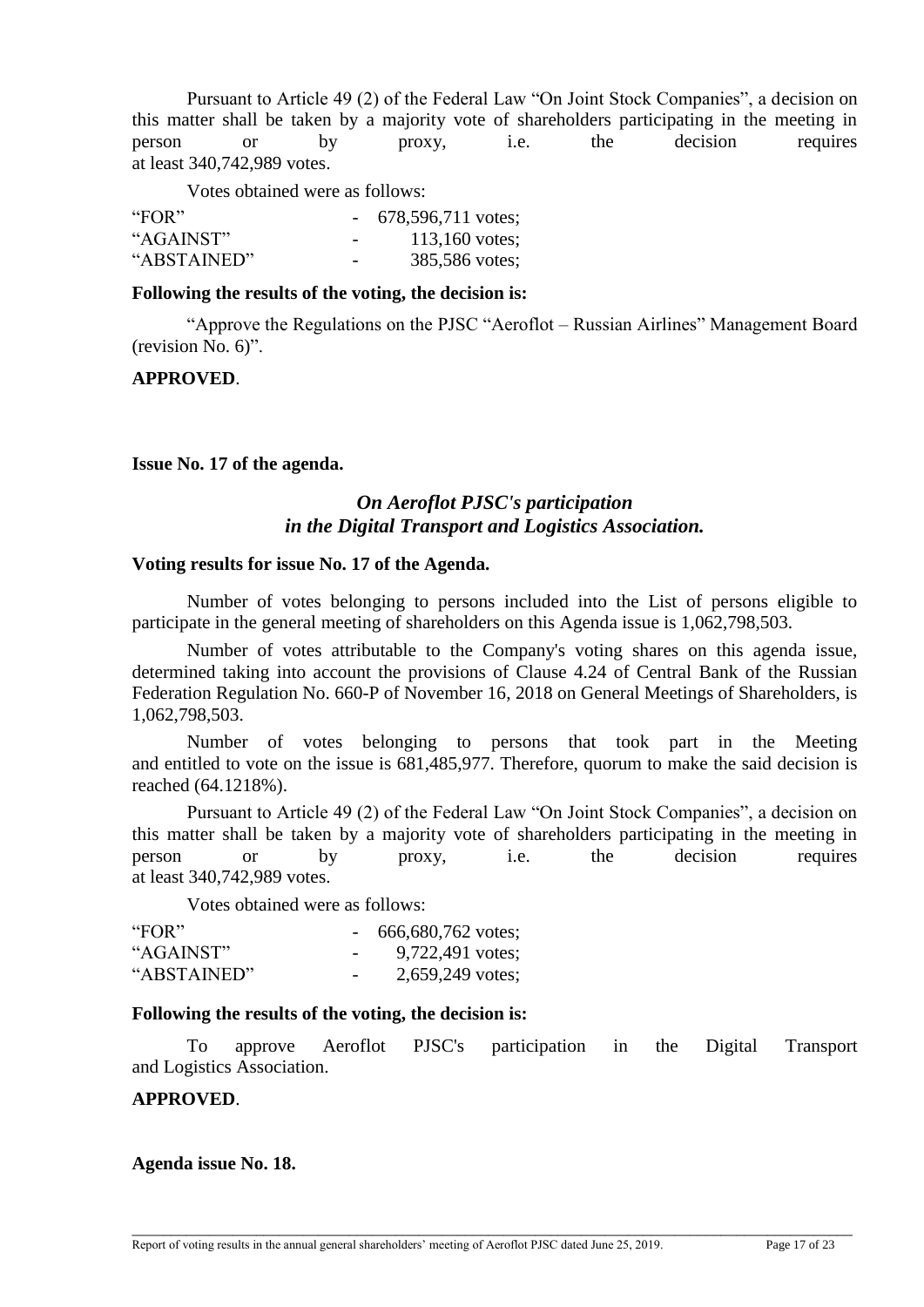# *"On interested-party transactions (one of which is a major transaction) of Aeroflot PJSC's commercial management related to Rossiya Airlines JSC's flight loadings under the code-share/block seat agreement"*

## **Voting results for issue 1, issue 18:**

Number of votes attributable to the voting shares of the Company held by persons not interested in the Company's transaction is 1,062,798,503.

Number of votes attributable to the voting shares of the Company held by persons not interested in the Company's transaction, subject to the provisions of Clause 4.24 of the Regulations of the Central Bank of the Russian Federation dated November 16, 2018, No. 660-P on general meetings of shareholders is 1,062,798,503.

Number of votes held by persons not interested in the transaction who participated in the meeting is 681,485,977. Therefore, quorum to make the said decision is reached (64.1218%).

Pursuant to Article 83 (4) of the Federal Law "On Joint Stock Companies", the decision on this matter shall be taken by a majority vote of all shareholders not interested in the transaction who participate in person or through authorized representatives, i.e. at least 340,742,989 votes must be cast "FOR" for the decision to be passed.

Votes obtained were as follows:

| "FOR"       |                          | 679,343,974 votes; |
|-------------|--------------------------|--------------------|
| "AGAINST"   | $\overline{\phantom{0}}$ | 134,756 votes;     |
| "ABSTAINED" | $\overline{\phantom{0}}$ | 195,836 votes;     |

## **Following the results of the voting, decision on issue 1, issue No. 18:**

"1. To approve (endorse) an interested-party transaction of Aeroflot's commercial management of the load of flights operated by Rossiya Airlines JSC (including the pricing and sale of tickets for such flights) under a code-share/block seat agreement based on the commuter (regional) transportation model, providing for the publication of joint flights in the booking systems under a single Aeroflot PJSC code – SU in the range of SU5950-6999, performed under the following material terms and conditions:

Parties: Aeroflot PJSC (as a Marketing Partner), Rossiya Airlines JSC (as a Partner Operator);

Subject: Aeroflot PJSC's commercial flight load management operated by Rossiya Airlines JSC (including the pricing and sale of tickets for such flights) under a code-share/block seat agreement based on the commuter (regional) transportation model, providing for the publication of joint flights in the booking systems under a single Aeroflot PJSC code – SU in the range of SU5950-6999";

Term: October 27, 2019 to March 28, 2020;

Price: RUB 33,750,000,000 (thirty-three billion seven hundred and fifty million) (net of VAT) for a projected volume of around 11,300 pair flights performed by Aeroflot PJSC during the period indicated (which is 16.98% of the book value of Aeroflot PJSC's assets according to its financial statements as of March 31, 2019;

Parties interested in the transaction and the grounds for their interest: members of the Management Board of Aeroflot PJSC V.Ya. Zingman and A.Yu. Chikhanchin in, who are the Rossiya Airlines JSC Board of Directors Members.

\_\_\_\_\_\_\_\_\_\_\_\_\_\_\_\_\_\_\_\_\_\_\_\_\_\_\_\_\_\_\_\_\_\_\_\_\_\_\_\_\_\_\_\_\_\_\_\_\_\_\_\_\_\_\_\_\_\_\_\_\_\_\_\_\_\_\_\_\_\_\_\_\_\_\_\_\_\_\_\_\_\_\_\_\_\_\_\_\_\_\_\_\_

# **APPROVED**.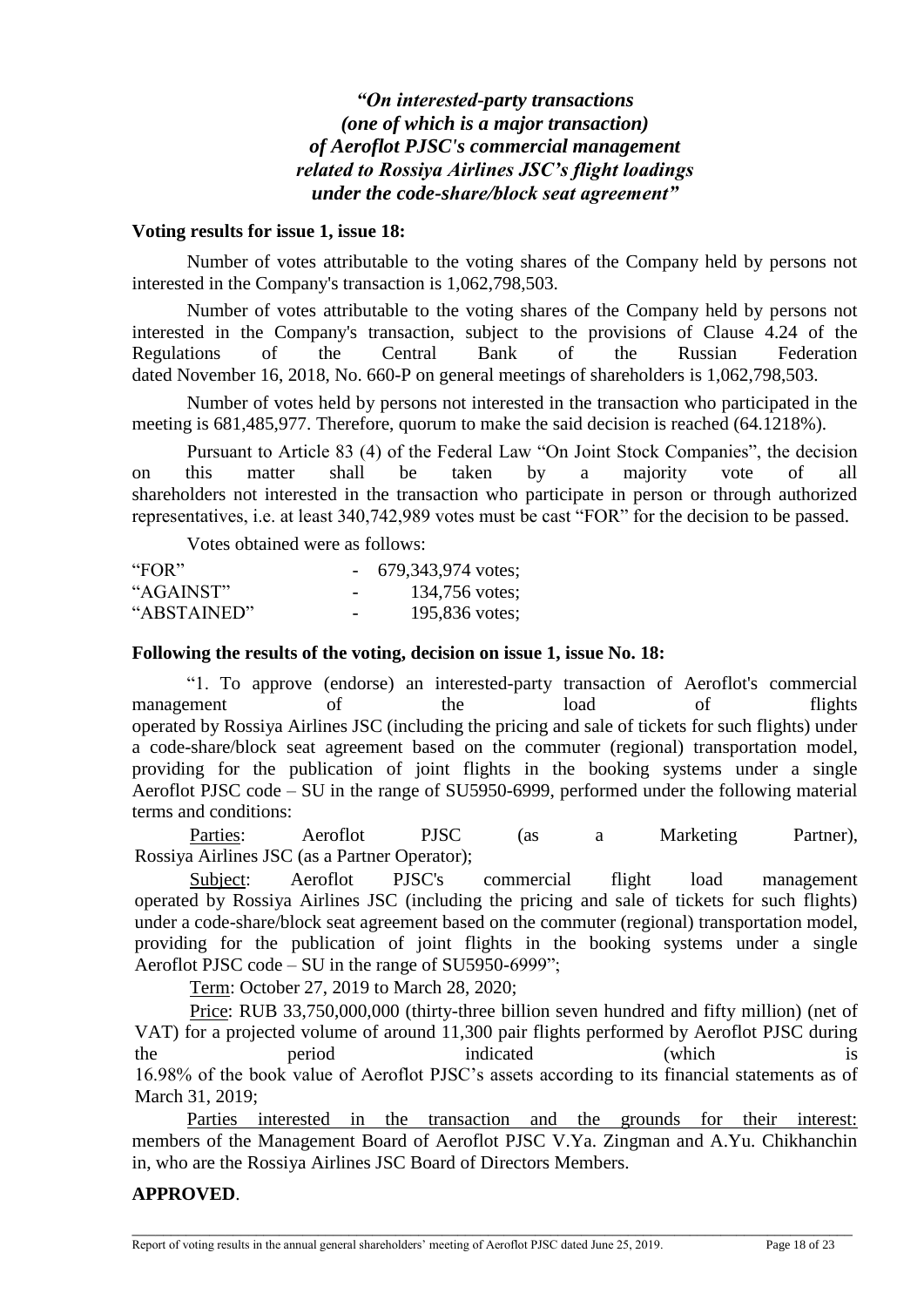## **Voting results for issue 2, issue 18:**

Number of votes attributable to the voting shares of the Company held by persons not interested in the Company's transaction is 1,062,798,503.

Number of votes attributable to the voting shares of the Company held by persons not interested in the Company's transaction, subject to the provisions of Clause 4.24 of the Regulations of the Central Bank of the Russian Federation dated November 16, 2018, No. 660-P on general meetings of shareholders is 1,062,798,503.

Number of votes held by persons not interested in the transaction who participated in the meeting is 681,485,977. Therefore, quorum to make the said decision is reached (64.1218%).

Pursuant to Article 83 (4) of the Federal Law "On Joint Stock Companies", the decision on this matter shall be taken by a majority vote of all shareholders not interested in the transaction who participate in person or through authorized representatives, i.e. at least 340,742,989 votes must be cast "FOR" for the decision to be passed.

Votes obtained were as follows:

| "FOR $"$    |                          | 669,677,539 votes; |
|-------------|--------------------------|--------------------|
| "AGAINST"   | $\overline{\phantom{a}}$ | 160,057 votes;     |
| "ABSTAINED" | $\overline{\phantom{a}}$ | 9,818,427 votes;   |

#### **Following the results of the voting, decision on issue 2, issue No. 18:**

"2. To approve (endorse) a major transaction, in which the interested party is involved, of the Aeroflot PJSC's commercial management of flight loading operated by Rossiya Airlines JSC (including the pricing and sale of tickets for such flights) under a code-share/block seat agreement based on the commuter (regional) transportation model, providing for the publication of joint flights in the booking systems under a single Aeroflot PJSC code – SU in the range of SU5950-6999, performed under the following material terms and conditions:

Parties: Aeroflot PJSC (as a Marketing Partner), Rossiya Airlines JSC (as a Partner Operator);

Subject: Aeroflot PJSC's commercial flight load management operated by Rossiya Airlines JSC (including the pricing and sale of tickets for such flights) under a code-share/block seat agreement based on the commuter (regional) transportation model, providing for the publication of joint flights in the booking systems under a single Aeroflot PJSC code – SU in the range of SU5950-6999";

Term: March 29, 2020 to October 24, 2020;

Price: RUB 62,009,000,000 (sixty two billion nine million) (excluding VAT), for a projected traffic volume of about 17,350 paired flights operated by Rossiya Airlines JSC during the above period (which amounts to 31.20% of the book value of Aeroflot PJSC's assets according to its financial statements as of March 31, 2019;

(f) Persons interested in the transaction and reasons for their interest: A.Y. Chikhanchin and V.Y. Zingman, members of the Management Board of Aeroflot PJSC, who are members of the Rossiya Airlines JSC Board of Directors.

\_\_\_\_\_\_\_\_\_\_\_\_\_\_\_\_\_\_\_\_\_\_\_\_\_\_\_\_\_\_\_\_\_\_\_\_\_\_\_\_\_\_\_\_\_\_\_\_\_\_\_\_\_\_\_\_\_\_\_\_\_\_\_\_\_\_\_\_\_\_\_\_\_\_\_\_\_\_\_\_\_\_\_\_\_\_\_\_\_\_\_\_\_

#### **APPROVED**.

**Issue No. 19 of the agenda.**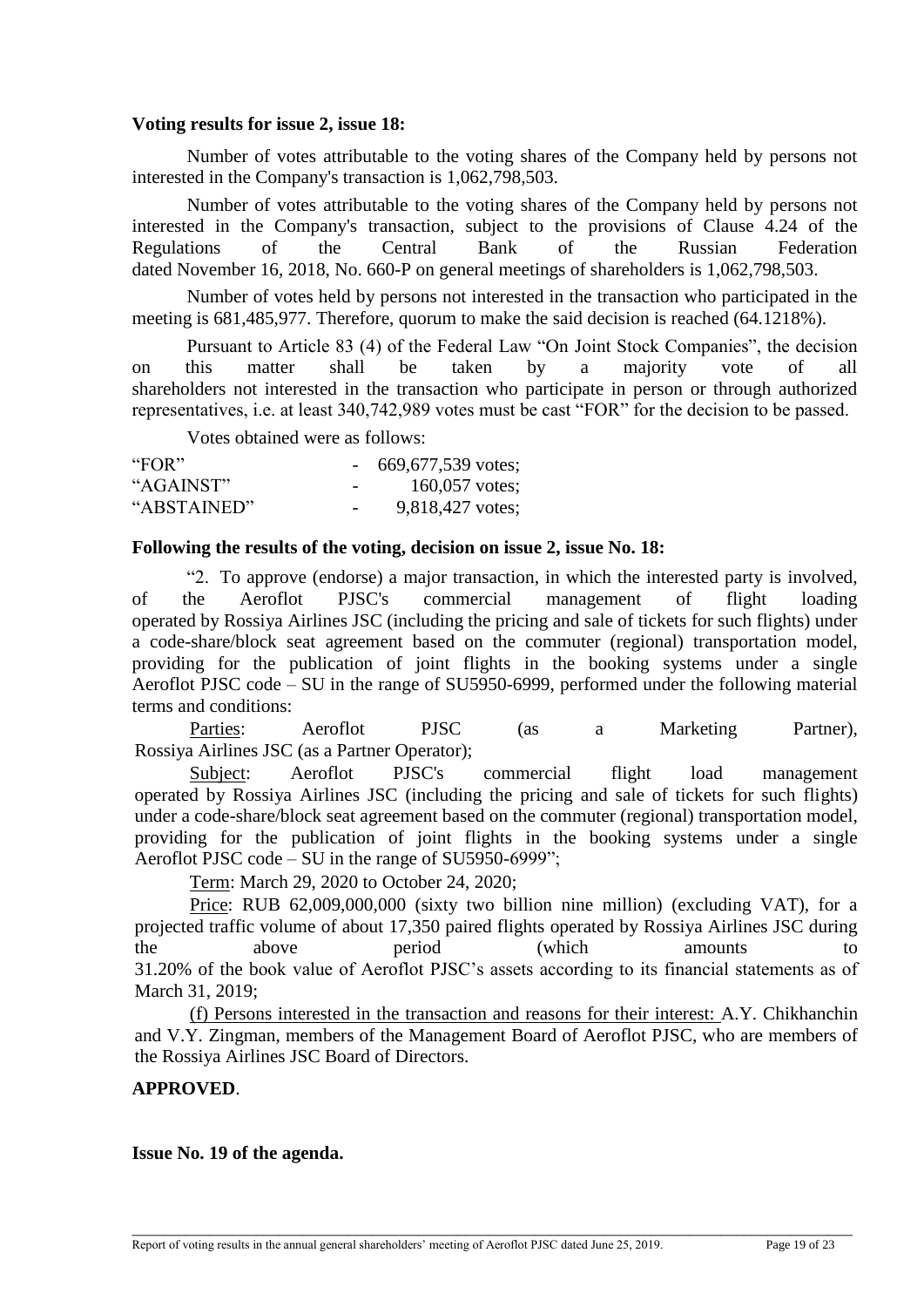# *"On amending the terms of the transaction (a series of related transactions) in which the interested party is involved, lease (operating lease) of ten new Boeing 737-800 aircraft with engines manufactured by CFM International S.A. to Pobeda Airlines LLC"*

## **Voting results for issue No. 19:**

Number of votes on the Company's voting shares held by persons not interested in the transaction by the Company is 1,061,440,690.

Number of votes attributable to the voting shares of the Company held by persons not interested in the Company's transaction, subject to the provisions of Clause 4.24 of the Regulations of the Central Bank of the Russian Federation dated November 16, 2018, No. 660-P on general meetings of shareholders is 1,061,440,690.

Number of votes held by persons not interested in the transaction who participated in the meeting is 680,129,549. Therefore, quorum to make the said decision is reached (64.0761%).

Pursuant to Article 83 (4) of the Federal Law "On Joint Stock Companies", the decision on this matter shall be taken by a majority vote of all shareholders not interested in the transaction who participate in person or through authorized representatives, i.e. at least 340,064,775 votes must be cast "FOR" for the decision to be passed.

Votes obtained were as follows:

| "FOR"       |                          | 679,028,416 votes; |
|-------------|--------------------------|--------------------|
| "AGAINST"   | $\overline{\phantom{0}}$ | 135,072 votes;     |
| "ABSTAINED" | $\overline{\phantom{0}}$ | 461,950 votes;     |

## **Following the results of the voting, decision on issue No. 19:**

"Further to the decision of the Aeroflot PJSC Annual General Meeting of Shareholders dated June 26, 2017, to approve (endorse) the amendment of a major transaction (a series of related transactions) associated with the assignment in favor of Aeroflot PJSC of the rights and obligations of Pobeda Airlines LLC under the lease (operating lease) of ten new Boeing 737-800 aircraft from SB Leasing Ireland Limited, executed on the following material terms (hereinafter, the "Novation Transaction"):

Parties to Novation Transaction:

- SB Leasing Ireland Limited the Lessor;
- Pobeda Airlines LLC the Lessee;
- Aeroflot PJSC the New Lessee;
- other parties as determined by the Annual General Meeting of Shareholders other parties as determined by the Aeroflot PJSC Annual General Meeting of Shareholders on June 26, 2017".

Subject of the Novation Transaction: Aeroflot PJSC's assumption of the rights and obligations under the lease(s) concluded by Pobeda Airlines LLC with SB Leasing Ireland Limited in respect of ten new Boeing 737-800 aircraft with engines manufactured by CFM International S.A. and serial numbers of the manufacturer: 64862, 64863, 64864, 64865, 64866, 64867, 64868, 64869, 64870, 64871 or other serial numbers established by the manufacturer (hereinafter collectively the "Aircraft" and each individually the "Aircraft") (hereinafter, the "Leasing Transactions" and each individually the "Leasing Transaction"), upon the occurrence of certain events of default by Pobeda Airlines LLC in accordance with the documents under the relevant Leasing Transactions.

The price of the Novation Transaction: taking into account the related transactions and subject to change in their terms,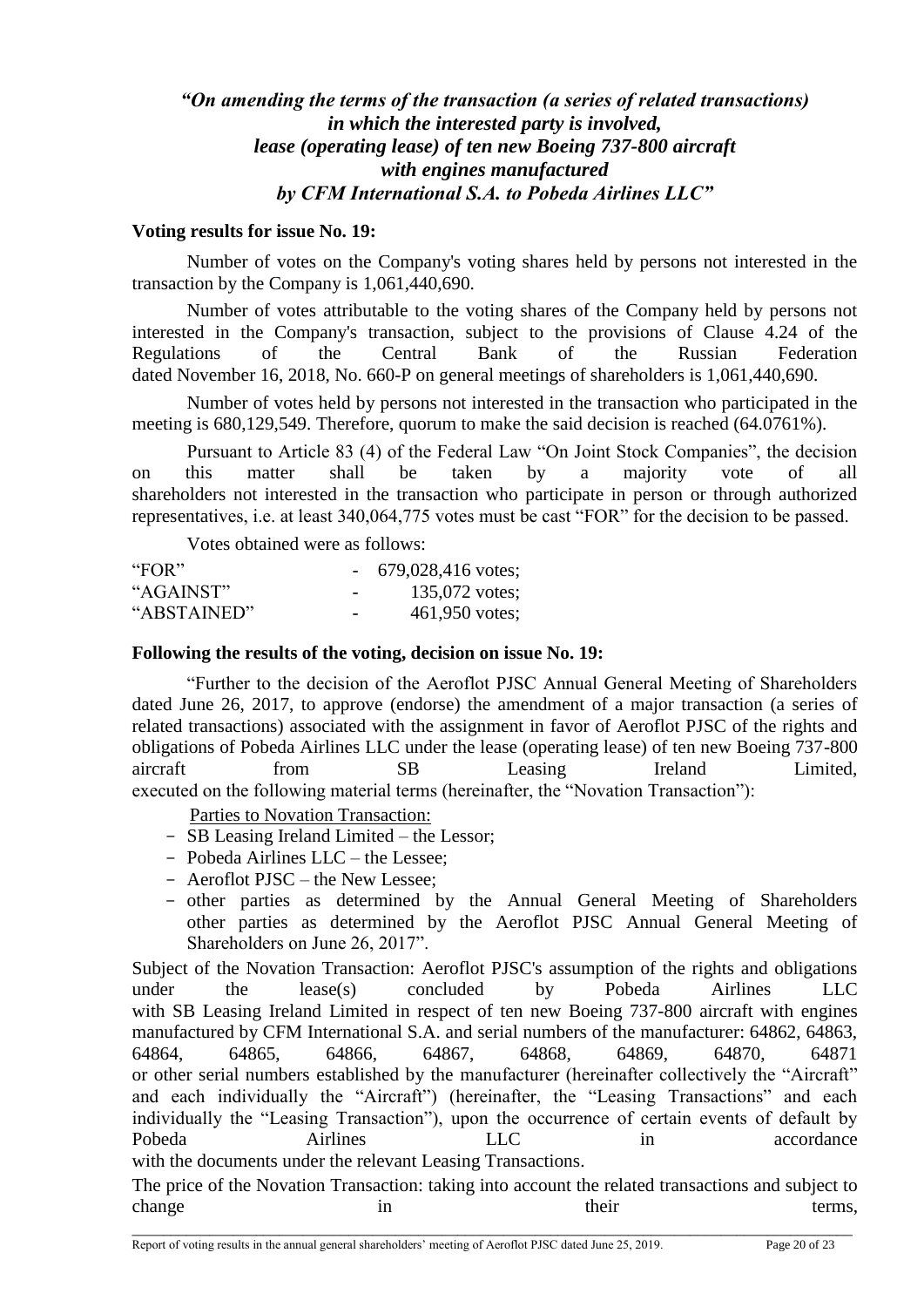shall be a maximum of USD 828,360,000 (eight hundred twenty-eight million three hundred sixty thous.) (excluding customs duties, insurance premiums, expenses related to the operation of the Aircraft,  $\frac{1}{2}$  Aircraft,  $\frac{1}{2}$  including due to Aeroflot PJSC from Pobeda Airlines LLC as compensation (reward) under the Novation Transaction), which corresponds to the market value as determined by an independent appraiser CJSC RUSSIAN EVALUATION in report No. 05/08-200 GVVV dated February 25, 2019, which amounts to 26.98% of the book value of Aeroflot's assets according to its financial statements as of March 31, 2019.

Amendments to the material terms of the Leasing Transactions and Lease (Operating Lease) Transactions to be executed as part of the Novation Transaction previously approved by the decision of the Aeroflot PJSC Annual General Meeting of Shareholders dated June 26, 2017:

Transaction No. 1. Installation of wingtips on Aircraft:

SB Leasing Ireland Limited (the Lessor) shall purchase from APB Winglets Company LLC on behalf of Pobeda Airlines LLC (the Lessee) ten (10) sets of Split Scimitar Winglets at a cost not exceeding USD 285,000 (two hundred eighty five thous.) (excluding VAT) per set for their subsequent installation on Aircraft (with subsequent provision of documentation related to their installation to the Lessee) and the Lessee agrees to pay the increased monthly lease fee to the Lessor

in respect of the Aircraft in connection with the installation of the Split Scimitar Winglet kits.

Estimated delivery period (installation on Aircraft) of Split Scimitar Winglet kits: from August 1, 2018 to May 1, 2019.

Monthly lease fee in respect of the Aircraft: floating and calculated according to the following formula:

(Base Rent + Rent Factor)\* Price Escalation Factor, where:

The Basic Rent is USD 325,000 (Three hundred and twenty-five thous.),

The Rent Factor is a value that depends on the three-month LIBOR rate and is determined according to the following formula

 $N*100*(LIBOR 3M – 1%)$ , where N is a fixed amount of thirty-three thous. four hundred (USD 33,400) US dollars, which under the Lease is subject to quarterly reduction;

Price Escalation Factor is the ratio between the price paid by the lessor to the manufacturer of the Aircraft and the manufacturers of optional equipment at the time of delivery of the Aircraft and the base value of the Aircraft of USD 40,250,300 (forty million two hundred and fifty thous. three hundred).

The amount by which the monthly rental fee increases as a result of changes in the Lease Transactions shall not exceed three thous. eight hundred (3,800) US dollars per Aircraft (excluding VAT) per month during the term of the lease of the relevant Aircraft.

Legal costs: the lessee may reimburse the new Lessee for legal costs in connection with changes to the Lease Transactions provided for in this Decision in an amount not exceeding fifty thous. (50,000) US Dollars (excluding taxes).

# Transaction No. 2. Change in the calculation of the monthly lease payment:

1) The Lessee shall make a Lump Sum Payment to the Lessor equal to USD 4,646,000\* (Total Aircraft Price (as that term is defined below) / USD 40,250,300) in respect of each Aircraft.

2) Change in the calculation of the monthly lease fee in respect of the Aircraft:

The Monthly Rent in respect of the relevant Aircraft in respect of which the Single Payment has been paid: floating, calculated according to the formula:

Rent  $=$   $((Base \t Rent + Rent \t Adjustment)* K,$ at a Basic A/C Price of thirty-five million six hundred and four thous. three hundred (USD 35,604,300), where: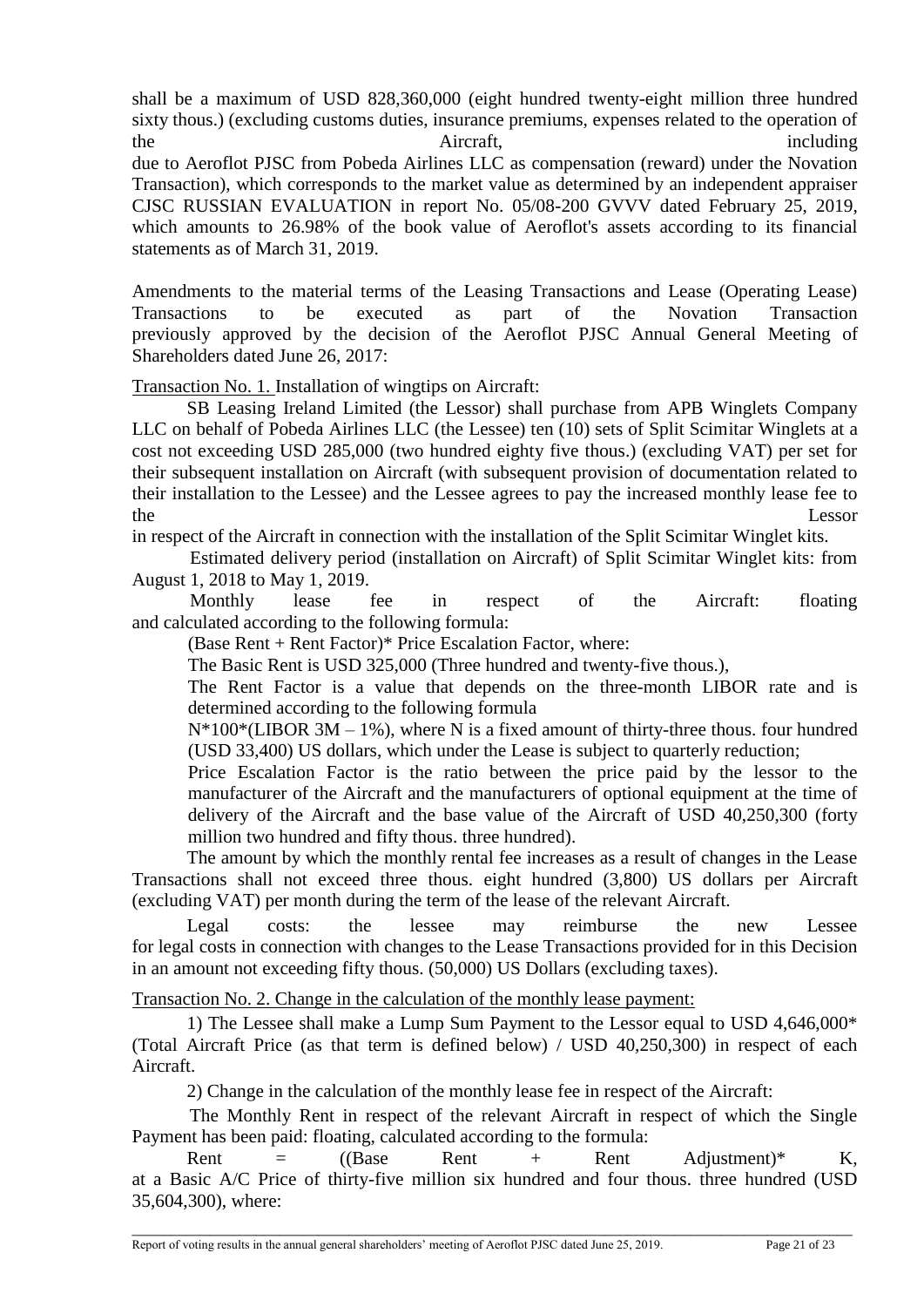The Basic Rent is USD 313,500 (Three hundred and thirteen thous. five hundred),

The Rent Factor is a value that depends on the three-month LIBOR rate and is determined according to the following formula

 $N*100*$ (LIBOR 3M – 2.35%), where N is the amount of 29,600 (twenty-nine thous, six hundred) US dollars subject to escalation and reduction every three months starting from the fourth month after the date of delivery of the relevant Aircraft in accordance with the following schedule:

| Rent adjustment<br>date number | N (US dollars) | Rent adjustment date<br>number | N (US dollars) |
|--------------------------------|----------------|--------------------------------|----------------|
| $\mathbf{1}$                   | 29,400.00      | 25                             | 21,200.00      |
| $\overline{2}$                 | 29,100.00      | 26                             | 20,700.00      |
| 3                              | 28,800.00      | 27                             | 20,300.00      |
| $\overline{4}$                 | 28,500.00      | 28                             | 19,900.00      |
| 5                              | 28,200.00      | 29                             | 19,400.00      |
| 6                              | 27,900.00      | 30                             | 19,000.00      |
| $\overline{7}$                 | 27,600.00      | 31                             | 18,500.00      |
| 8                              | 27,300.00      | 32                             | 18,100.00      |
| 9                              | 27,000.00      | 33                             | 17,600.00      |
| 10                             | 26,700.00      | 34                             | 17,100.00      |
| 11                             | 26,300.00      | 35                             | 16,700.00      |
| 12                             | 26,000.00      | 36                             | 16,200.00      |
| 13                             | 25,700.00      | 37                             | 15,700.00      |
| 14                             | 25,300.00      | 38                             | 15,100.00      |
| 15                             | 25,000.00      | 39                             | 14,600.00      |
| 16                             | 24,600.00      | 40                             | 14,100.00      |
| 17                             | 24,300.00      | 41                             | 13,600.00      |
| 18                             | 23,900.00      | 42                             | 13,000.00      |
| 19                             | 23,500.00      | 43                             | 12,500.00      |
| 20                             | 23,200.00      | 44                             | 11,900.00      |
| 21                             | 22,800.00      | 45                             | 11,300.00      |
| 22                             | 22,400.00      | 46                             | 10,700.00      |
| 23                             | 22,000.00      | 47                             | 10,100.00      |
| 24                             | 21,600.00      |                                |                |

K – Escalation Factor, equal to (Final VS Price – Single Payment) / Base VS Price.

The Basic A/C Price is USD 35,604,300 (thirty-five million six hundred and four thous. three hundred).

Final A/C Price means the price for the relevant Aircraft, determined in accordance with the manufacturer's and suppliers' invoices, including escalation, equipment price, taking into account equipment suppliers' rebates, including the Lump Sum Payment.

3) The Lessee shall pay a fee of twenty-five thous. (25,000) US Dollars to the Lessor for the modification of the Lease Transactions provided for in this Decision.

4) The Lessee shall reimburse the Lessor for the documented costs of hiring external legal advisers for the transaction in the amount of not exceeding seventy-five thous. (75,000) US dollars.

\_\_\_\_\_\_\_\_\_\_\_\_\_\_\_\_\_\_\_\_\_\_\_\_\_\_\_\_\_\_\_\_\_\_\_\_\_\_\_\_\_\_\_\_\_\_\_\_\_\_\_\_\_\_\_\_\_\_\_\_\_\_\_\_\_\_\_\_\_\_\_\_\_\_\_\_\_\_\_\_\_\_\_\_\_\_\_\_\_\_\_\_\_

All amounts listed exclusive of VAT.